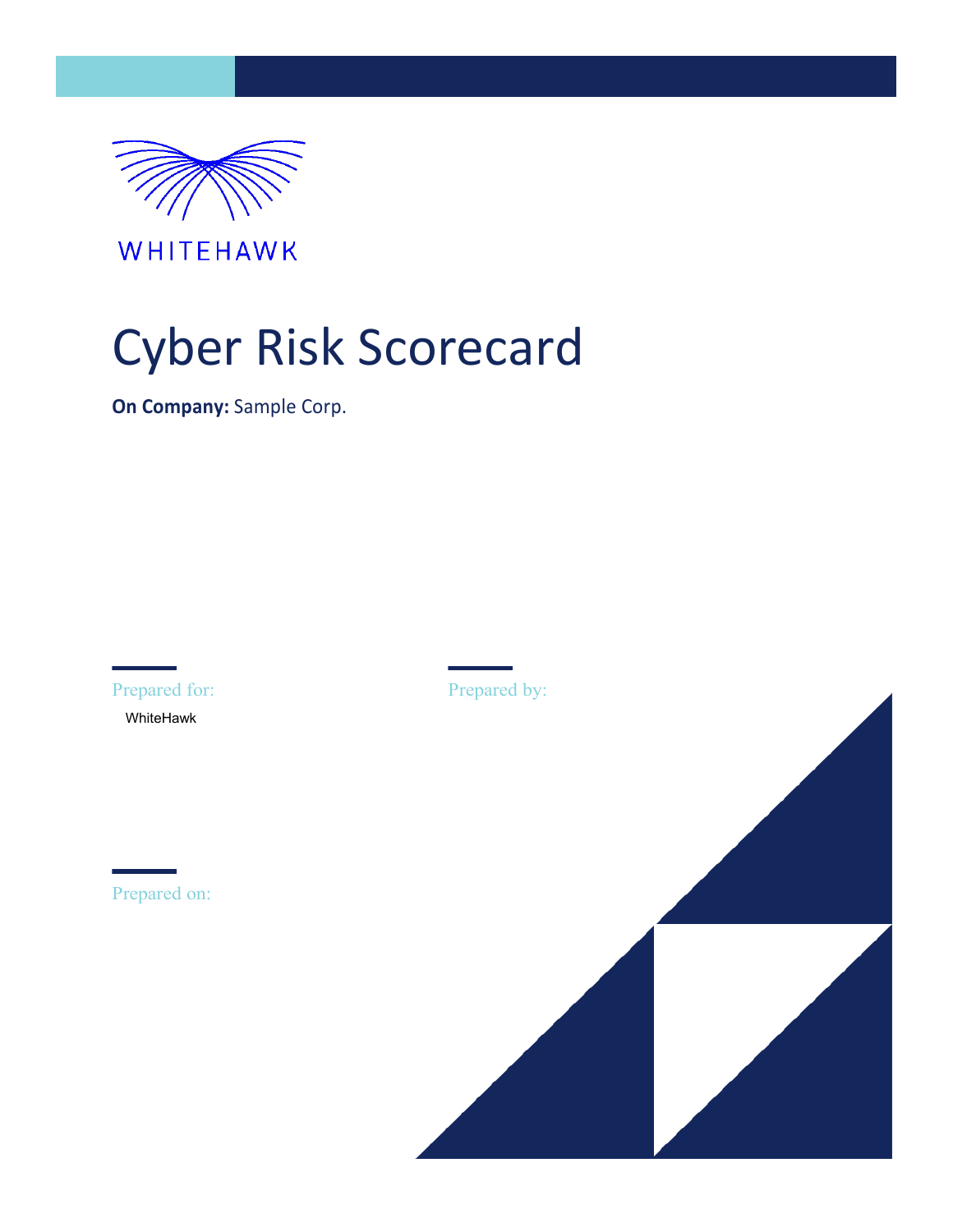### Table of Contents

| WhiteHawk Cyber Risk Scorecard<br>3         |                 |  |  |  |
|---------------------------------------------|-----------------|--|--|--|
| <b>Cyber Risk Scorecard Results Summary</b> |                 |  |  |  |
| <b>Cyber Risk Scorecard Results Detail</b>  |                 |  |  |  |
| <b>Security Rating Results</b>              | 5               |  |  |  |
| <b>Security Risk Vector Results</b>         | 6               |  |  |  |
| <b>Compliance Overview</b>                  | 10 <sup>1</sup> |  |  |  |
| <b>FAIR Overview</b>                        | 12              |  |  |  |
| 13<br><b>FAIR Results Summary</b>           |                 |  |  |  |
| Path to CMMC                                | 14              |  |  |  |
| Recommendations                             |                 |  |  |  |
| Top 3 Areas of Focus                        | 16              |  |  |  |
| <b>Solution Options</b>                     | 17              |  |  |  |
| About WhiteHawk                             |                 |  |  |  |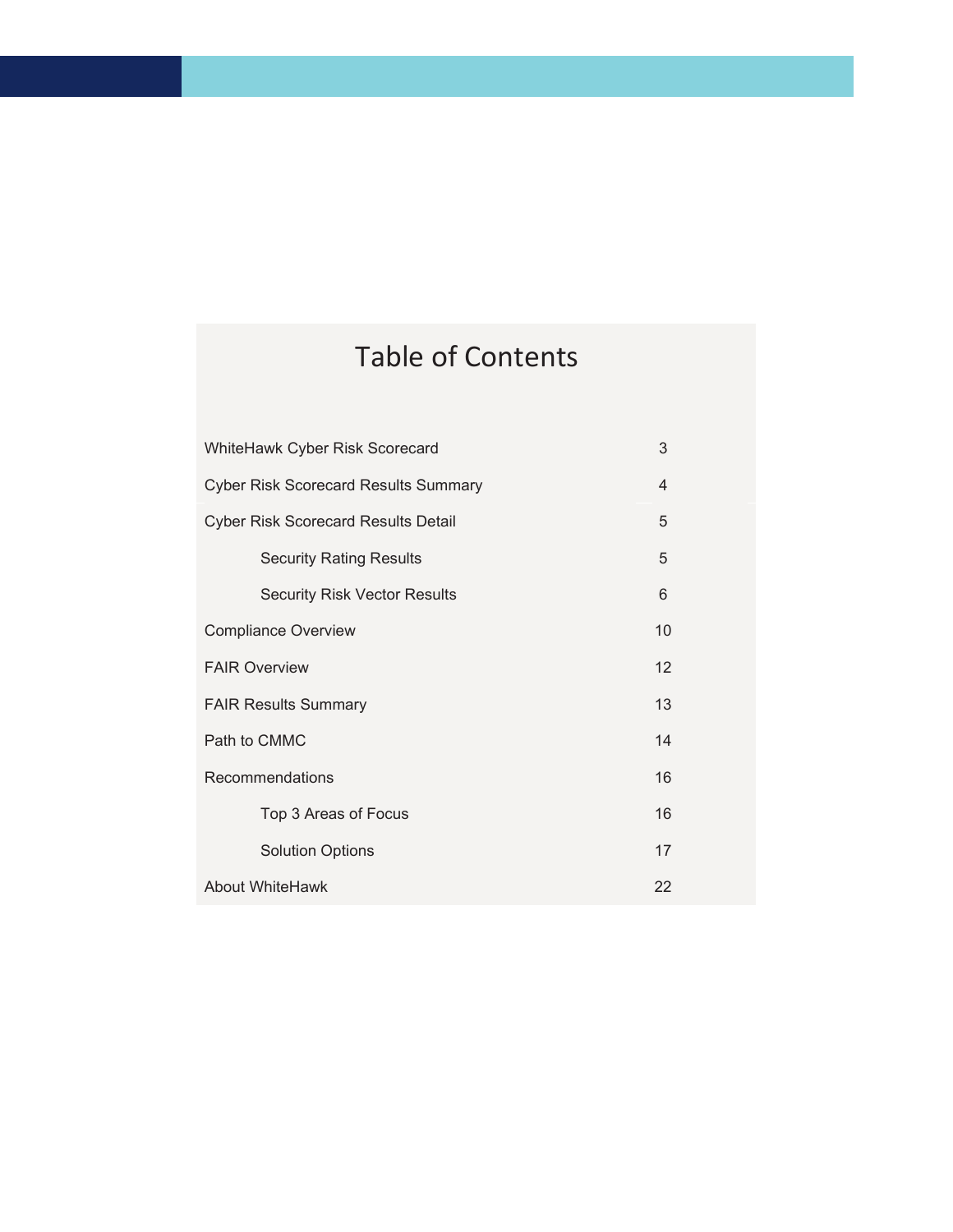

# WhiteHawk Cyber Risk **Scorecard**

WhiteHawk's Cyber Risk Scorecard provides businesses and organizations a topline cyber risk snapshot as an indicator of a company's effectiveness at addressing the impacts of online crime and fraud. We use a risk rating ranging from 0 to 100 based upon over 20 cyber risk controls. Our Cyber Analysts provide context and

analytics that augment the risk indicators obtained through Black Kite, enabling companies to take action to mitigate cyber risks to their revenue, reputation, and operations.

We developed this Cyber Risk Scorecard based on combined analytics from your risk rating. WhiteHawk presents key findings summarized as a prioritized list of options on which you can immediately act. All collected and analyzed open data sets are externally observable, and we do not conduct penetration testing of your company's internal networks with this scorecard.

*WhiteHawk partners with top risk assessment companies to collect topline risk ratings and identify selective insight trends based on 20+ risk controls to prioritize risk indicators for enterprises.*

- − *Data-driven, dynamic measurements of an organization's cybersecurity performance*
- − *Derived from objective, verifiable information* − *Material and validated measurements*
- − *Created by a trusted, independent organization*

WhiteHawk designed the Cyber Risk Scorecard to provide clients with actionable information to:

- Facilitate impactful budget-based, risk reduction decision-making based upon cyber risk vector indicators
- Enable timely actions
- Prevent online crime and fraud from disrupting business operations

WhiteHawk Cyber Analysts perform customized analytics to:

- Provide prioritized, affordable, and impactful options to mitigate cyber risks of small and midsize businesses and organizations
- Track key actions and mitigations to accept or address known risks
- Provide maturity planning in the form of an achievable risk reduction roadmap, thereby enabling data-driven decision making in terms of business risk and budgets
- Maintain informed and enable engagement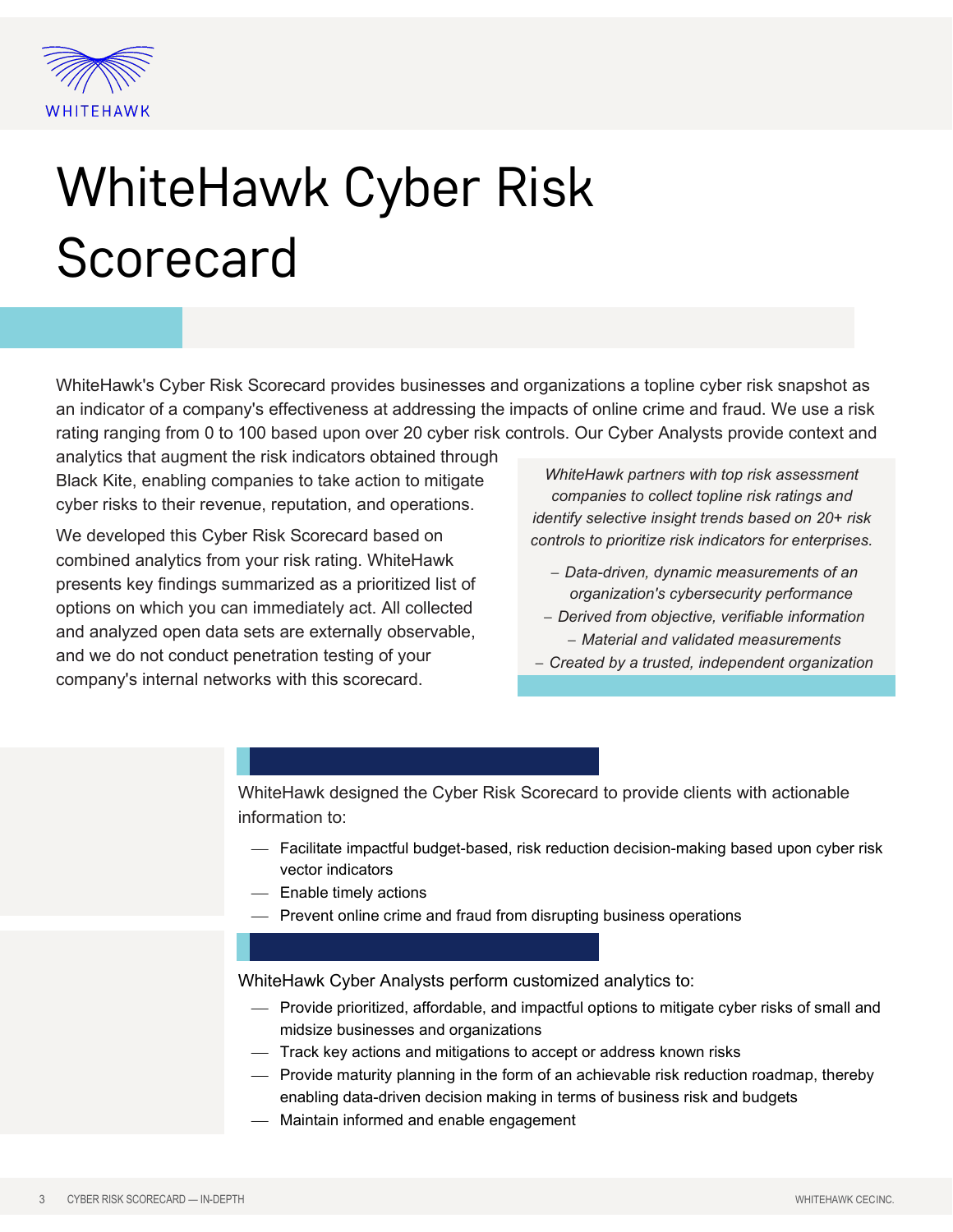

### Cyber Risk Scorecard Results Summary

We are pleased to present the results of the WhiteHawk Cyber Risk Scorecard. This section is an executive overview. Subsequent sections provide associated descriptions and context to our findings and solution options.

| Company                                                                                                                                                                                    |                | <b>Domain</b>                                                                                                                                                     |                                     |                                                                                     |                                                                                                                                                                                                                                 |                                  |                                                                                                         |                  |
|--------------------------------------------------------------------------------------------------------------------------------------------------------------------------------------------|----------------|-------------------------------------------------------------------------------------------------------------------------------------------------------------------|-------------------------------------|-------------------------------------------------------------------------------------|---------------------------------------------------------------------------------------------------------------------------------------------------------------------------------------------------------------------------------|----------------------------------|---------------------------------------------------------------------------------------------------------|------------------|
| Sample Corp                                                                                                                                                                                |                | samplecorp.com                                                                                                                                                    |                                     |                                                                                     |                                                                                                                                                                                                                                 |                                  |                                                                                                         |                  |
| <b>Security Rating</b><br>Ratings measure a company's relative security effectiveness.                                                                                                     |                | <b>Risk Vector Performance</b><br>Risk Vector grades show how well the company is managing each risk vector.                                                      |                                     |                                                                                     |                                                                                                                                                                                                                                 |                                  |                                                                                                         |                  |
| C(76.0/100)                                                                                                                                                                                |                | Advanced:<br>Intermediate:<br>Basic:                                                                                                                              | $100 - 80$<br>$79 - 70$<br>$60 - 0$ | <b>Compromised Systems:</b><br><b>Communications Encryption:</b><br>Attack Surface: |                                                                                                                                                                                                                                 | B<br>B                           | System Patching:<br><b>Application Security:</b><br><b>Email Security:</b><br><b>Public Disclosure:</b> | B<br>F<br>A<br>B |
| <b>Factor Analysis of Information Risk (FAIR) - Annualized Risk</b><br>Forecasted annualized loss magnitude risk of a potential loss to your company.                                      |                | <b>Prioritized Areas of Focus</b><br>WhiteHawk Cyber Analyst has identified top-3 Focus Areas the company should consider.                                        |                                     |                                                                                     |                                                                                                                                                                                                                                 |                                  |                                                                                                         |                  |
| <b>Most Likely:</b>                                                                                                                                                                        | \$87,482.95    |                                                                                                                                                                   | Focus Area 1:                       |                                                                                     |                                                                                                                                                                                                                                 | <b>Application Security</b>      |                                                                                                         |                  |
| Minimum:                                                                                                                                                                                   | \$6,107.19     |                                                                                                                                                                   | Focus Area 2:                       |                                                                                     |                                                                                                                                                                                                                                 | <b>Compromised Systems</b>       |                                                                                                         |                  |
| <b>Maximum:</b>                                                                                                                                                                            | \$2,996,895.97 |                                                                                                                                                                   | Focus Area 3:                       |                                                                                     |                                                                                                                                                                                                                                 | <b>Communications Encryption</b> |                                                                                                         |                  |
| <b>Solution Options</b><br>Solution options that address primary business risks identified in the Cyber Risk Scorecard. Alternatives for each are included in the product details section. |                |                                                                                                                                                                   |                                     |                                                                                     |                                                                                                                                                                                                                                 |                                  |                                                                                                         |                  |
| <b>Essential Bundle</b><br>- Flexera Software: FlexNet Manager for Engineering<br>Applications<br>- Micro Focus Software Inc.: Identity Administration 12<br>Month                         |                | <b>Balanced Bundle</b><br>- ClearNetwork Services: SOC-As-A-Service<br>- Juniper Networks: SRX Series Services Gateways<br>- Trend Micro: Deep Discovery Analyzer |                                     |                                                                                     | <b>Premier Bundle</b><br>- Trend Micro: Trend Micro 24/7 Support<br>- Micro Focus Software Inc.: Sentinel Enterprise<br>- Cyber BDA: Cyber Sales Force TRAINING<br>- Micro Focus Software Inc.: Aegis Adapter for<br>AppManager |                                  |                                                                                                         |                  |
| For more solution options, visit www.whitehawk.com/marketplace                                                                                                                             |                |                                                                                                                                                                   |                                     |                                                                                     |                                                                                                                                                                                                                                 |                                  |                                                                                                         |                  |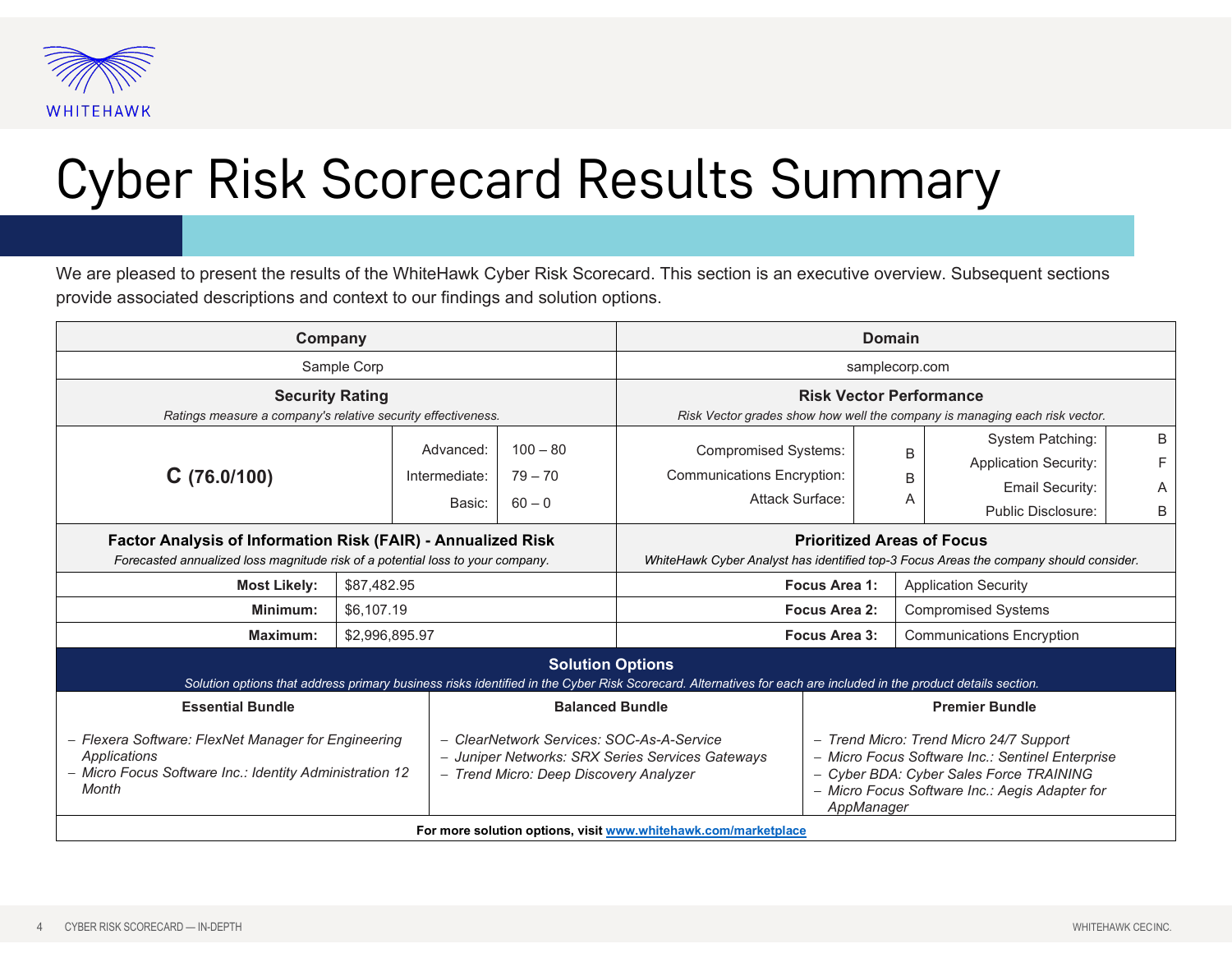

### Cyber Risk Scorecard Results Detail

#### **Cyber Risk Security Rating Results**

Cybersecurity Ratings measure a company's security performance using proprietary algorithms that analyzes externally observable data with "hacker's view" of how to exploit this data. Ratings range from 0 to 100, with a higher rating equating to an overall better security posture with the ability to prevent cybercrime and fraud from negatively impacting your business. In addition to gaining insight into your critical cyber risks, companies can work with WhiteHawk Cyber Analysts to perform deeper analysis, including incorporating existing IT implementation baselines, to develop remediation strategies that align with your business model and objectives.

Cyber Risk Ratings are categorized as Basic, Intermediate, and Advanced. While companies have different methods of assessing risk, these categories serve as a general best practice guideline and marker of the overall maturity of your cyber resilience.

This company falls into the Intermediate category, meaning its relative security effectiveness is fair, having an average security performance and medium risk.

**Security Rating**

**76.0/100**

#### **Security Rating Categories and Approach**

ADVANCED: 100 – 80 *Relative security effectiveness is high, having a strong security performance and lowest risk*

#### INTERMEDIATE: 79 – 70

*Relative security effectiveness is fair, having an average security performance and medium risk.*

#### $BASIC 69 - 0$

*Relative security effectiveness is moderate, having a weak security performance and high risk.*

Security Ratings are calculated using a proprietary risk measurement algorithm that evaluates evidence of security outcomes and practices. Multiple risk vectors comprise the rating, and it is updated daily. To provide a simple look at the external security posture of a company, the Security Rating is organized into three categories.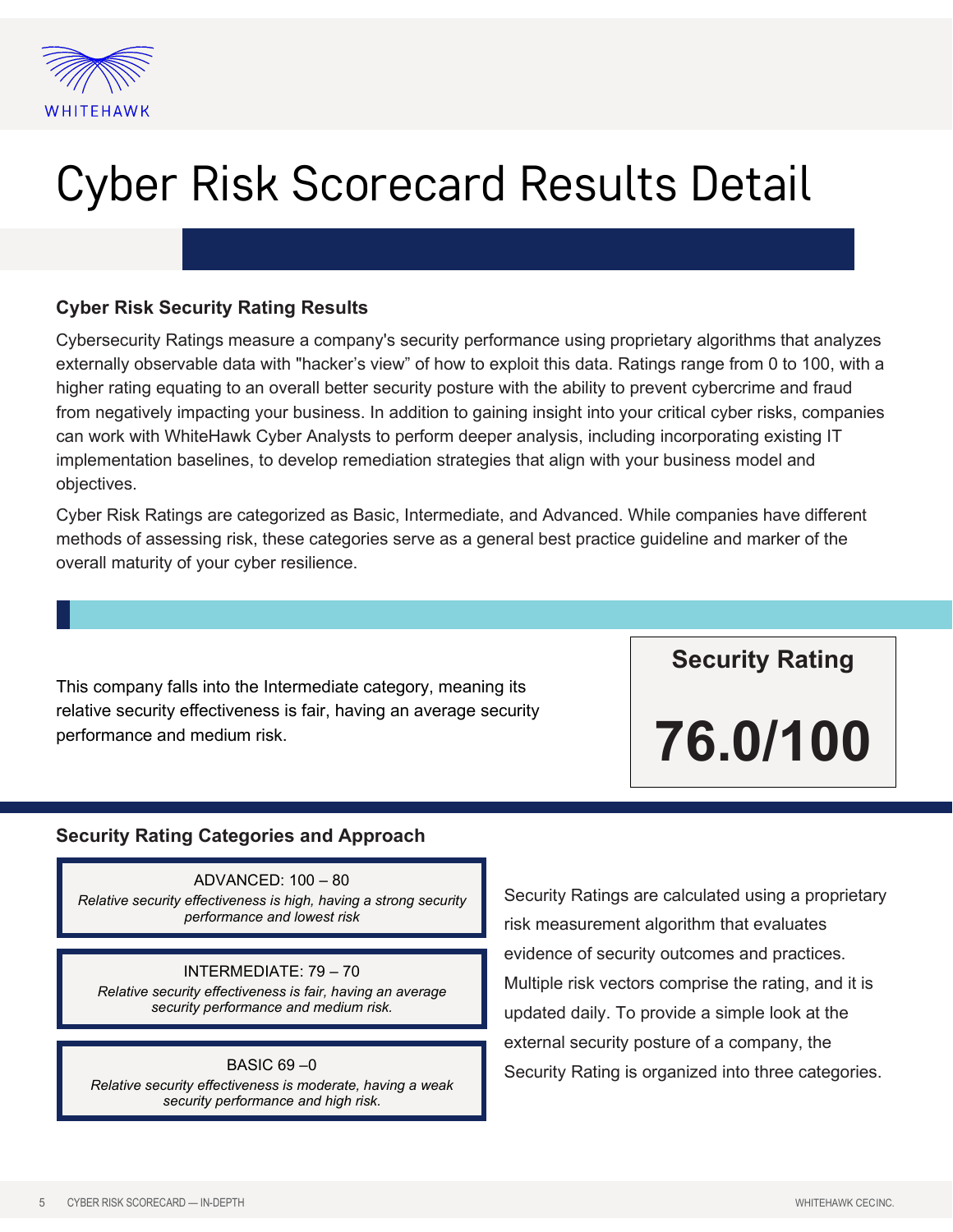

#### **Cyber Security Risk Vector Results**

As previously mentioned, security vectors and their outcomes are used to develop your company's Security Rating. Over 20 risk vectors are used in the Risk Rating determination. For simplicity, we have organized them into 7 groups. Below is each Risk Vector and the company's associated resulting grade. We provide WhiteHawk's Cyber Analyst notes for additional context.

| <b>Risk Vector Performance</b>                                             |   |  |  |  |
|----------------------------------------------------------------------------|---|--|--|--|
| Risk Vector grades show how well the company is managing each risk vector. |   |  |  |  |
| <b>Compromised Systems:</b>                                                | B |  |  |  |
| <b>Communications Encryption:</b>                                          | B |  |  |  |
| <b>Attack Surface:</b>                                                     | A |  |  |  |
| <b>System Patching:</b>                                                    | B |  |  |  |
| <b>Application Security:</b>                                               | F |  |  |  |
| <b>Email Security:</b>                                                     | A |  |  |  |
| <b>Public Disclosure:</b>                                                  | B |  |  |  |

#### **B Compromised Systems**

Compromised Systems measures multiple items. Company employees may download malicious applications from the Internet and may become infected as a member of a botnet. Blacklist providers may mark the company and the entire IP range as blacklisted, which may result in a loss of profit. Moreover, company employees sometimes register domains with their corporate emails and host them at servers with a bad reputation. Even worse, company admins register some domains on behalf of their company but forget to configure the resolving IP properly. Because the same IP address(es) host third-party applications with malware or are linked to malicious activities, the lack of IP/domain management may result in companyregistered domains & IP addresses with a bad reputation.

#### *WhiteHawk Cyber Analyst Note:*

 Your company is doing well but has some shortfalls with slight risk of an incident occurrence. If possible, avoid using shared servers/IP's with other domains.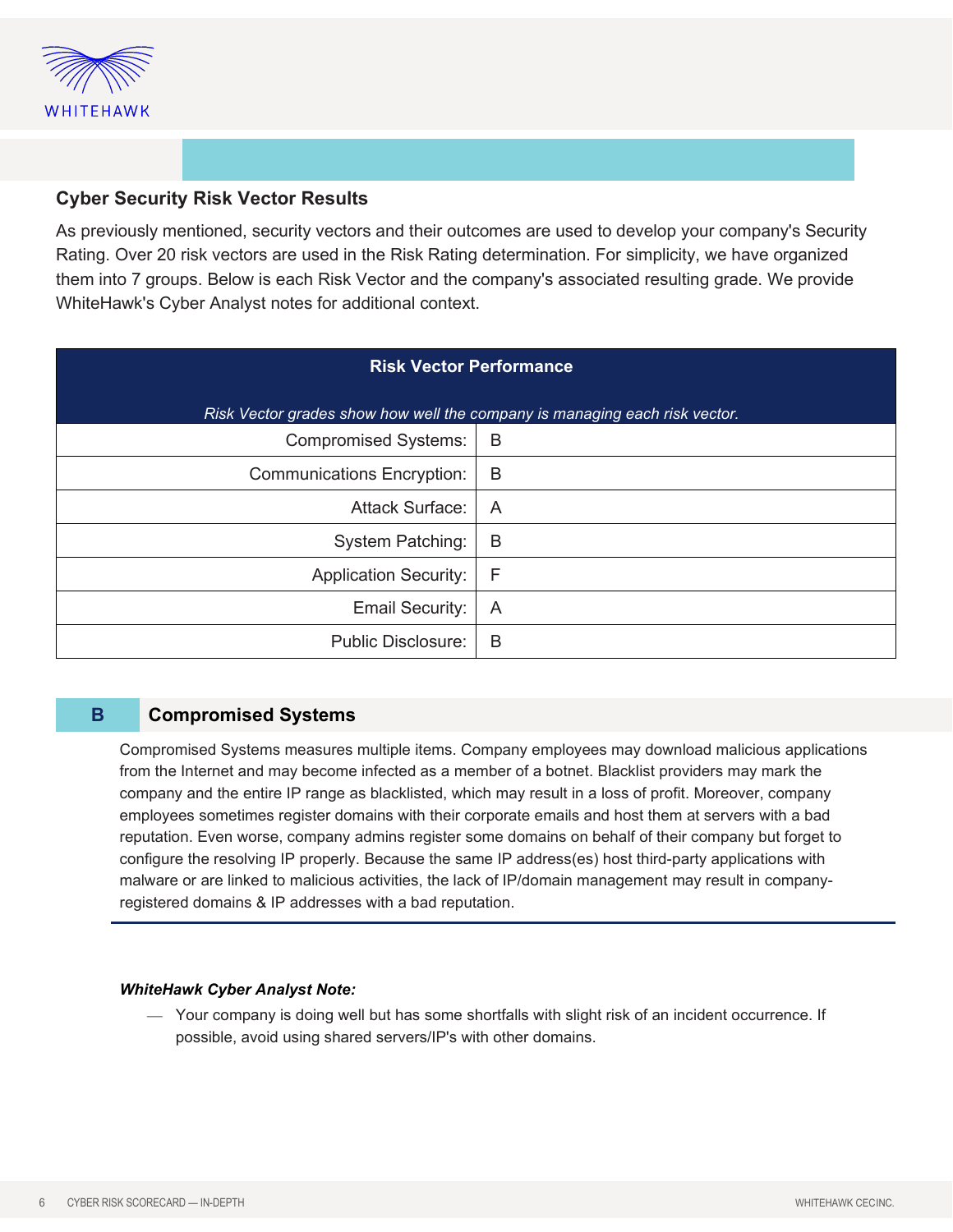

#### **B Communications Encryption**

Encryption provides confidentiality and integrity of the data in transit. Encryption is important because it allows you to securely protect data that you do not want anyone else to access. Businesses use it to protect corporate secrets, governments use it to secure classified information, and many individuals use it to protect personal information to guard against things like identity theft. Communications Encryption measures SSL/TLS protocols/algorithms like SSL v2.0, SSL v3.0, RC4, DES, 3DES, and integrity algorithms like SHA1; MD5 are considered old and not secure anymore.

#### *WhiteHawk Cyber Analyst Note:*

 Your company is performing well but has some shortfalls in its encryption standards. Upgrade to stronger protocols such as TLS 1.2.

#### **A Attack Surface**

Attack surface is the technical analysis of critical open ports, out-of-date services, application weaknesses, SSL/TLS strength, and any misconfigurations. Attackers search for remotely accessible vulnerable network services. Common examples include poorly configured web servers, mail servers, file and print services installed by default on various device types, often without a business need for the given service. Many software packages automatically include and enable services as part of installing the main product without informing the user or system administrator. Attackers scan for and attempt to exploit these services, often trying default user IDs and passwords or widely available exploitation codes. This information is gathered from Censys and Shodan databases, and service/application versions are correlated with Passive Vulnerability Scan results.

#### *WhiteHawk Cyber Analyst Note:*

 Your company is doing well in its website security and reducing its attack surface. Continue to implement best security practices.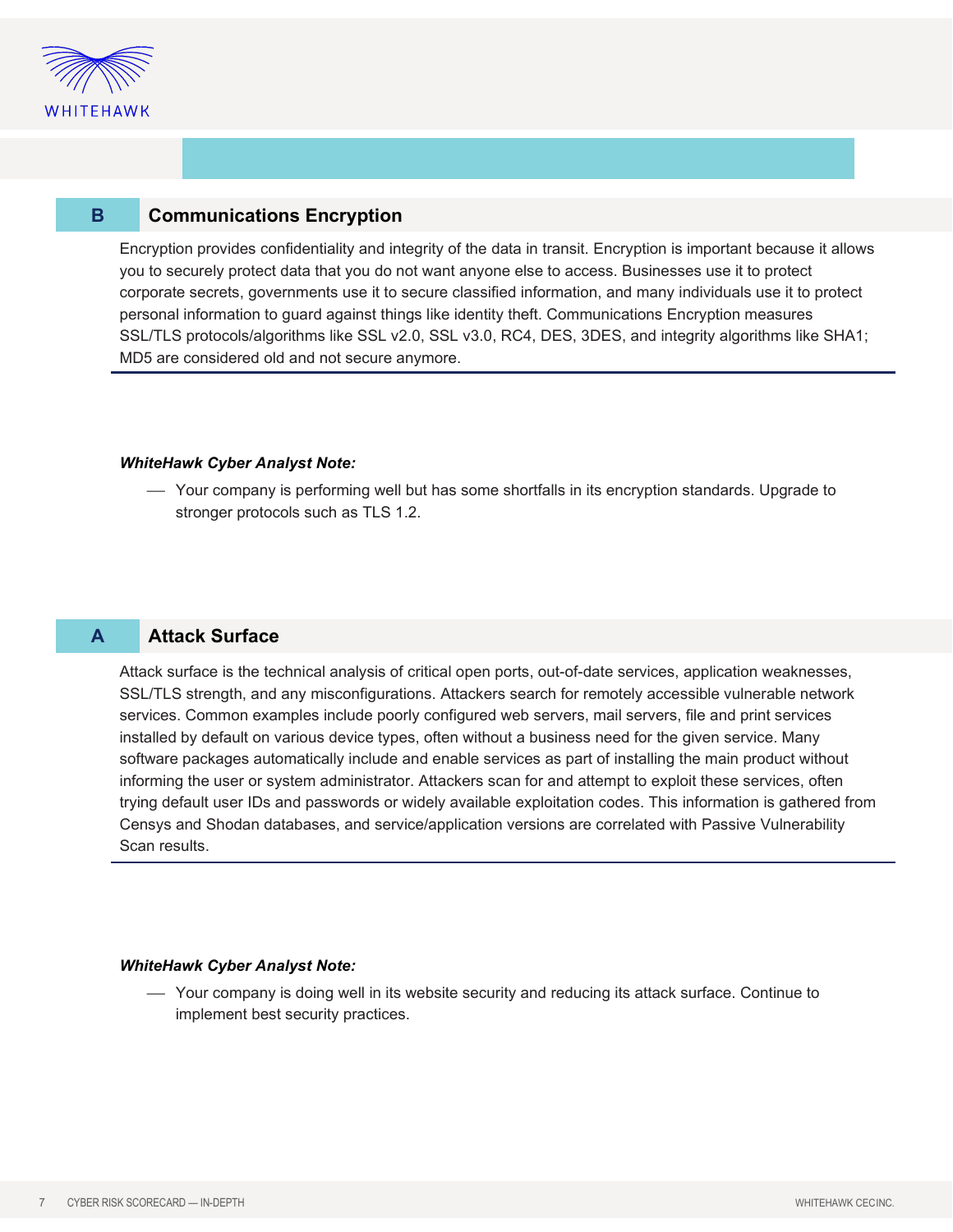

#### **B System Patching**

Hackers look for weak links in cyber defenses. Servers with known vulnerabilities are easy targets for them. Successful exploitation may result in data loss, bad reputation, loss of credibility, or financial problems. Systems Patching measures out-of-date servers accessible from the Internet that may have multiple vulnerabilities, either related to the application servers or the application framework. They can be design flaws or implementation bugs that enable attackers to compromise applications or the system itself.

#### *WhiteHawk Cyber Analyst Note:*

 Your company is passing but has some weaknesses in updating its servers. Review current server operating systems and periodically update them as needed.

#### **F Application Security**

Vulnerabilities and weaknesses related to web applications create risks for the users of these web applications. Hackers can exploit login forms without encryption, lack of bot detection or missing web application best practices to bypass authorization and authentication of company resources. Application Security measures application-level security problems, especially for web applications. Web Applications are tested against multiple web application security controls, including inadequate encryption strength, certificate validity, and proper use of HTTPS.

#### *WhiteHawk Cyber Analyst Note:*

 Your company is not implementing standard best practices for securing its application security program resulting in a significant risk of incident occurrence. Check your encryption on web applications that require authentication or host sensitive information. Be sure to detect and block excessive login/submission attempts, avoid mixing HTTP and HTTPS contents that are susceptible to Man-in-the-Middle attacks, and consider applying security headers to your web applications.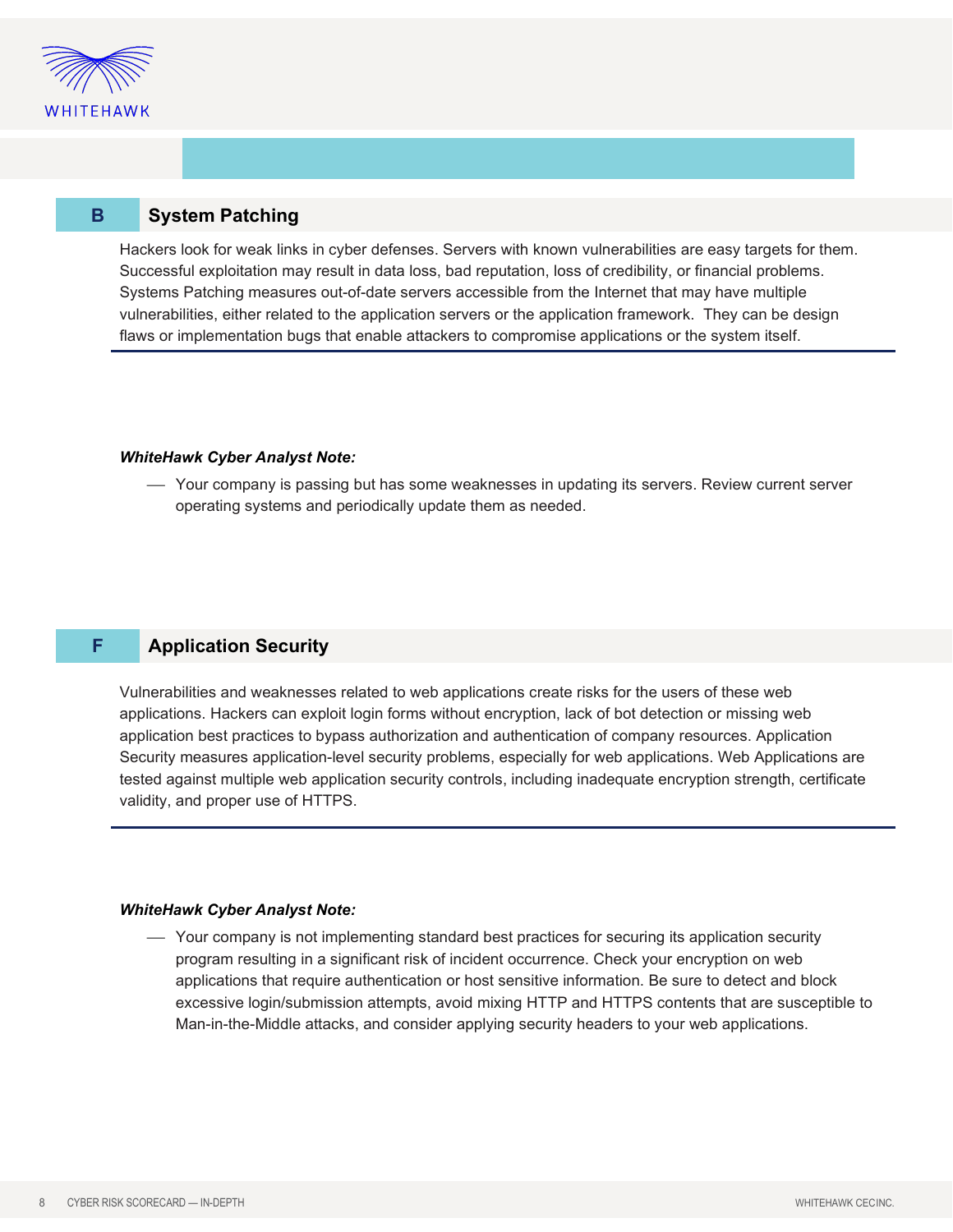

#### **A Email Security**

Email is one of the top entry points for cyberattacks of all sizes. Email Security measures the use of SPF, DKIM, and DMARC DNS records. These records identify which mail servers are permitted to send emails on behalf of your domain. They are also used to detect and prevent email spoofing, mitigating specific techniques often used in phishing and email spam, such as emails with forged sender addresses that appear to originate from legitimate organizations.

#### *WhiteHawk Cyber Analyst Note:*

 Your company is outstanding in implementing SPF, DKIM, DMARC, and DNS records. Continue to use authenticated mail relay.

#### **B Public Disclosure**

Public Disclosure measures the protection of sensitive information from parties that are not supposed to have access to such information. These issues are not exploitable in most cases. Still, they are considered security issues because they allow attackers to gather information that can be used later in the attack life cycle to achieve more than they could if they did not access such information.

#### *WhiteHawk Cyber Analyst Note:*

 Your company is performing acceptably but has a slight risk of incident occurrence. Continue to review access control policies and ensure your web server does not send out response headers that reveal information about the backend technology type or version.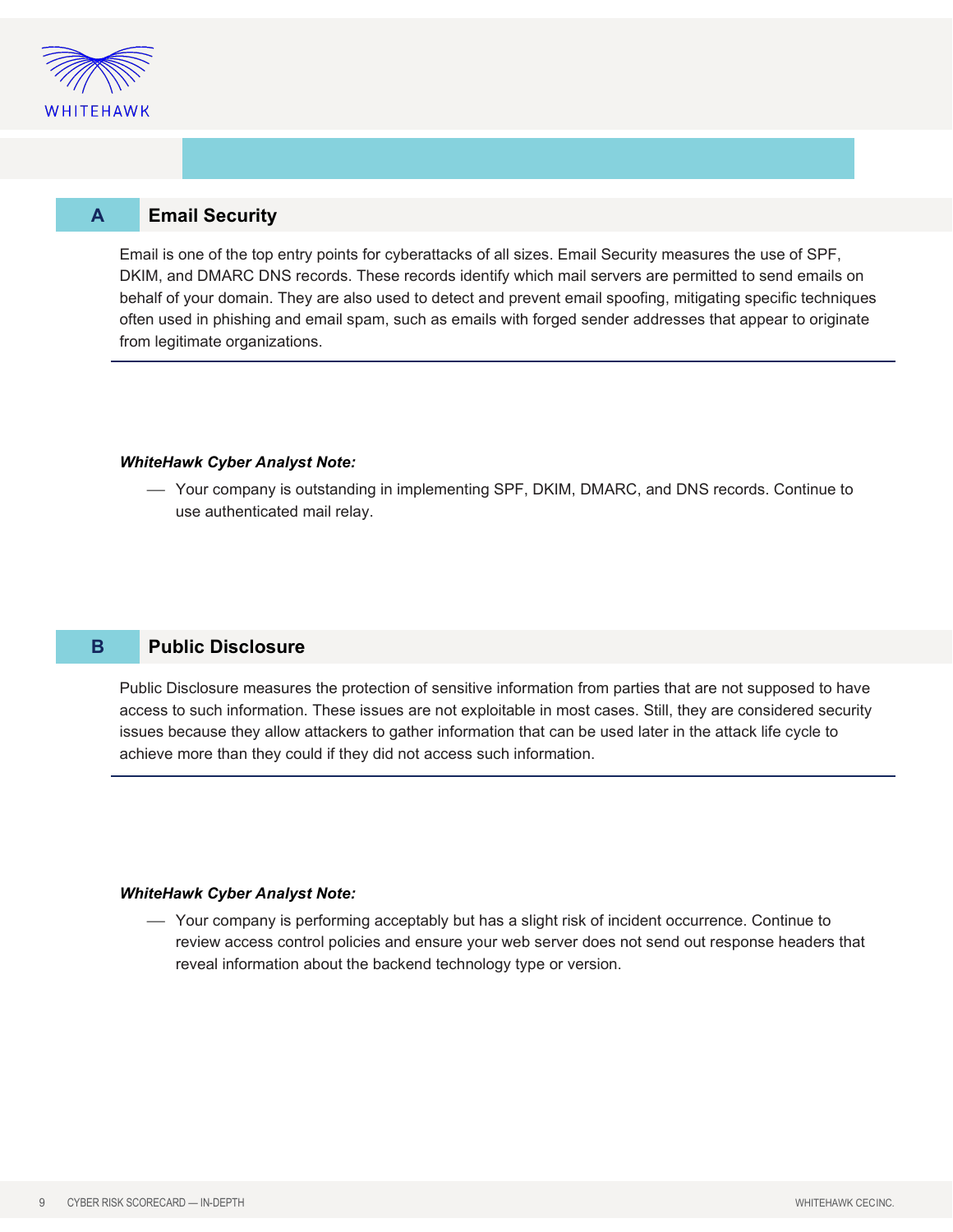

# Compliance Overview

Organizations that have already aligned their security programs to either one of the following cybersecurity frameworks may find this crosswalk helpful in identifying potential gaps in their programs. Taking specific action to address these gaps can bolster compliance and improve an entity's ability to secure sensitive information from a broad range of threats.

This compliance correlation is designed to be flexible, scalable, and technology-neutral, enabling it to accommodate integration with more detailed frameworks such as NIST 800-53, NIST 800-171, CIS CSC-20, and CMMC. The compiled results are an estimation based on the publicly visible output correlated using proprietary algorithms.

Although these results do not guarantee any compliance, the crosswalk provides an informative tool for companies to use to help more comprehensively manage security risks in their environments by deduplicating the workload across different similar standards and best practices. The mappings between the framework control items are intended to be an informative reference and do not imply or guarantee compliance with any laws or regulations. Companies that have aligned their security program to one of these standards should not assume that by so doing, they are in full compliance with the corresponding compliance standard.

The resulting compliance diagrams presented below are an estimation of your organization's overall compliance health. The estimates are based upon information collected by scans and information provided by your organization. All scores can be improved by providing WhiteHawk with current information security policies for evaluation. The results summary presents the following attributes of compliance:

#### **COMPLIANCE**

The overall compliance score is how much of the specified framework we believe you are following, based on platform validation and self-attestation.

#### **CONFIDENCE**

The level of confidence we have in our estimation. WhiteHawk does not have access to your internal systems and processes, so we can only provide a score based on the information available and how much it aligns with the controls in the framework.

#### **COMPLETENESS**

The degree to which the compliance requirements can be measured with the collected information. This score is generated by matching collected artifacts to framework control areas. Each area of the framework has requirements that can be met by policy or configuration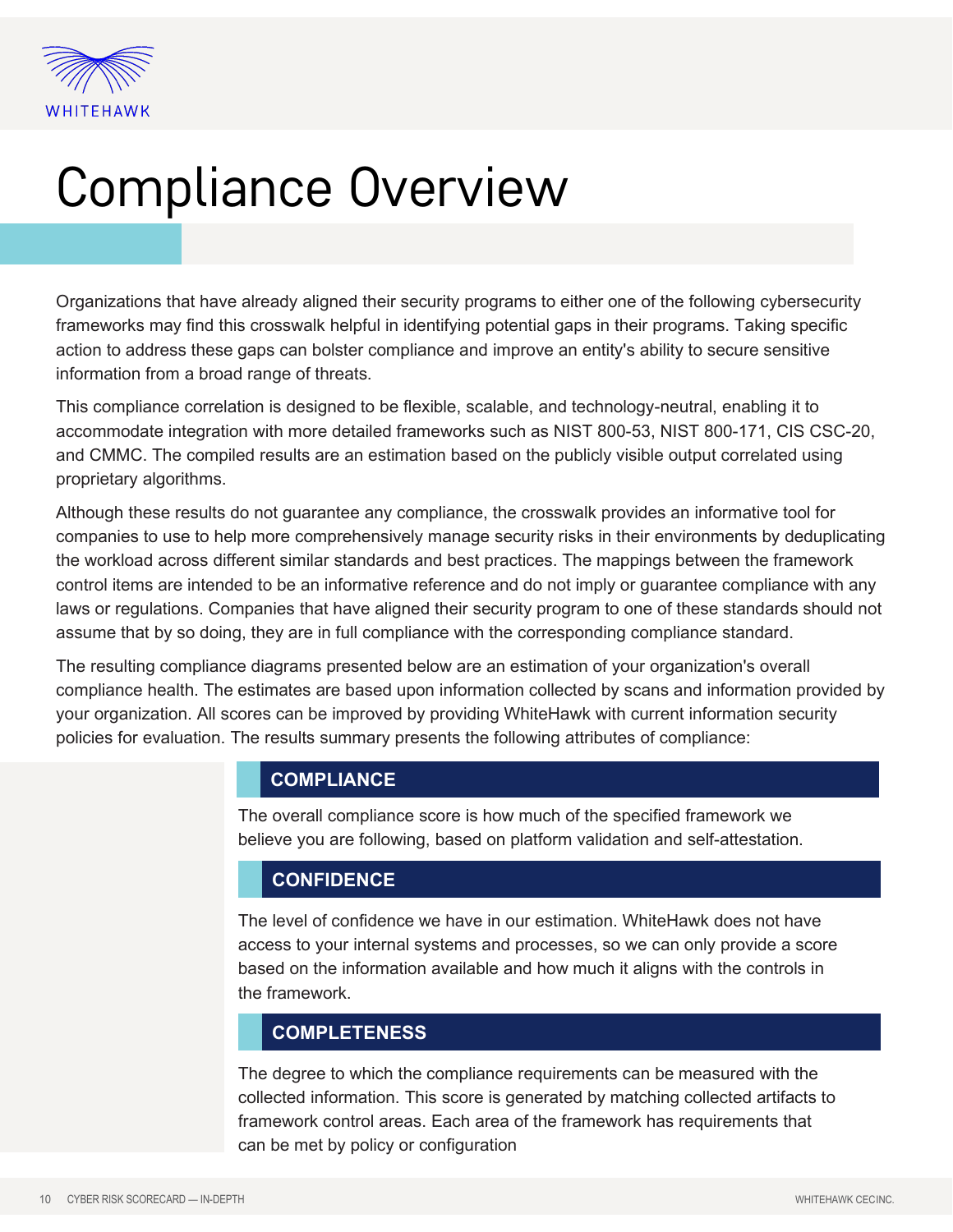



#### **NIST 800-53**

A framework required for federal government systems that have received a FIPS classification or systems that store sensitive federal data. These controls are required to comply with the Federal Information Security Management Act (FISMA) requirements and consist of a total of 900 controls that are encompassed in 18 control families.

#### **CIS CSC-20**

A framework that consists of twenty best practice guidelines that help companies establish a baseline to safeguard their systems and data from known cyber-attack vectors. The controls are sorted into three levels to prioritize the most effective actions to improve their cyber defense. This can help companies standardize and develop their security practices if they do not have an established security program set in place.





#### **CMMC**

A new framework established for the DoD's supply chain to follow to replace the self-assessment of NIST 800-171. Any company that plans to conduct business with the DoD will be required to undergo an audit by an authorized CMMC C3PAO auditor before bidding, winning, or participating in a contract or subcontracting to a prime. It encompasses all 110 NIST 800-171 Controls and an additional 20 controls, along with 17 control families in total and five levels of maturity.

#### **NIST 800-171**

A framework required for private sector organizations contracted under the federal government and do not interact with sensitive government data. Organizations must use this framework when establishing security requirements to protect Controlled Unclassified Information (CUI) confidentiality on non-federal systems. It consists of 110 controls, which are encompassed in 14 control families.

Compliance: 97% Completeness: 56% Confidence: 61%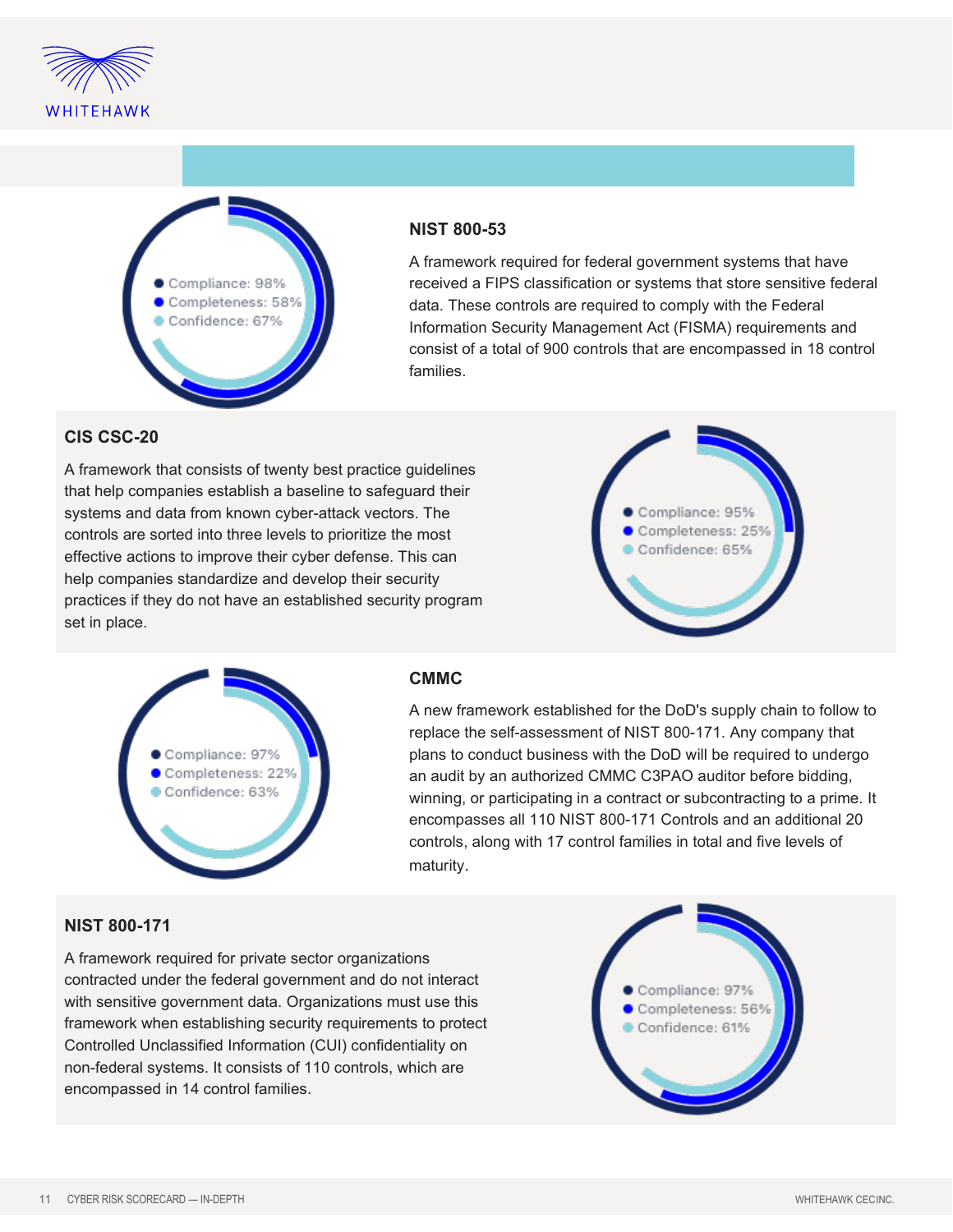

### FAIR Overview

Factor Analysis of Information Risk (FAIR), simply stated, is a quantitative risk analysis model that describes what risk is, how it works, and how to quantify it. It is the only international standard quantitative model for cybersecurity and operational risk. Unlike risk assessment standards that focus their output on qualitative color charts or numerical weighted scales, the FAIR quantitative risk analysis model specializes in financially derived results tailored for enterprise risk management.

FAIR proposes a model for calculating risk. This model uses Loss Event Frequency (LEF) and Loss Magnitude (LM) to calculate risk. LM answers the question "What will be the impact if there is a breach'' while LEF calculates the likelihood of a breach. In other words, it is possible to consider a formula of **Annualized Risk Cost = LEF x LM.** Additional context is described below for LEF and LM.

- Risk (Annualized Risk Cost): The probable frequency and probable magnitude of future loss.
- Loss Event Frequency (LEF): The frequency, within a given timeframe, that loss is expected to occur. An organizations probability of a LEF is determined by factoring the probability of a Threat Event Frequency (average # of times vulnerability discovered times probability it can be exploited) by the Vulnerability Level (capability level of threats versus the strength of internal controls and response capabilities)
- Loss Magnitude (LM). The potential loss to your organization. This is determined by calculating Exposure (number of records shared in common) by the average cost for Primary Loss (Incident Response, Legal Fees, Victim Compensation) and Secondary Loss (Notification Costs, Fines, Share Price, Lost Business).

The FAIR measurements allow corporate leadership and stakeholders to understand cyber and operational risks in financial terms. Thereby providing added context and building blocks to developing and enhancing a risk management strategy across the entire company. Contact WhiteHawk and schedule a virtual consultation to review the FAIR results. During the consultation, we can also review additional areas that may of interest associated with the FAIR results, such as:

- Productivity Loss: Loss that results from an operational inability to deliver products or services
- Replacement Costs: Loss that results from an organization having to replace capital assets
- Competitive Advantage Loss: Losses resulting from intellectual property or other key competitive differentiators that are compromised or damaged
- Reputation Damage: Loss resulting from an external stakeholder perspective that an organization's value has decreased and/or that its liability has increased

We will also help align the FAIR findings with the cyber risk vector performance and compliance results from the previous sections to help better align solution options to mitigate your top risks. [Contact us](https://www.whitehawk.com/contact-us) today.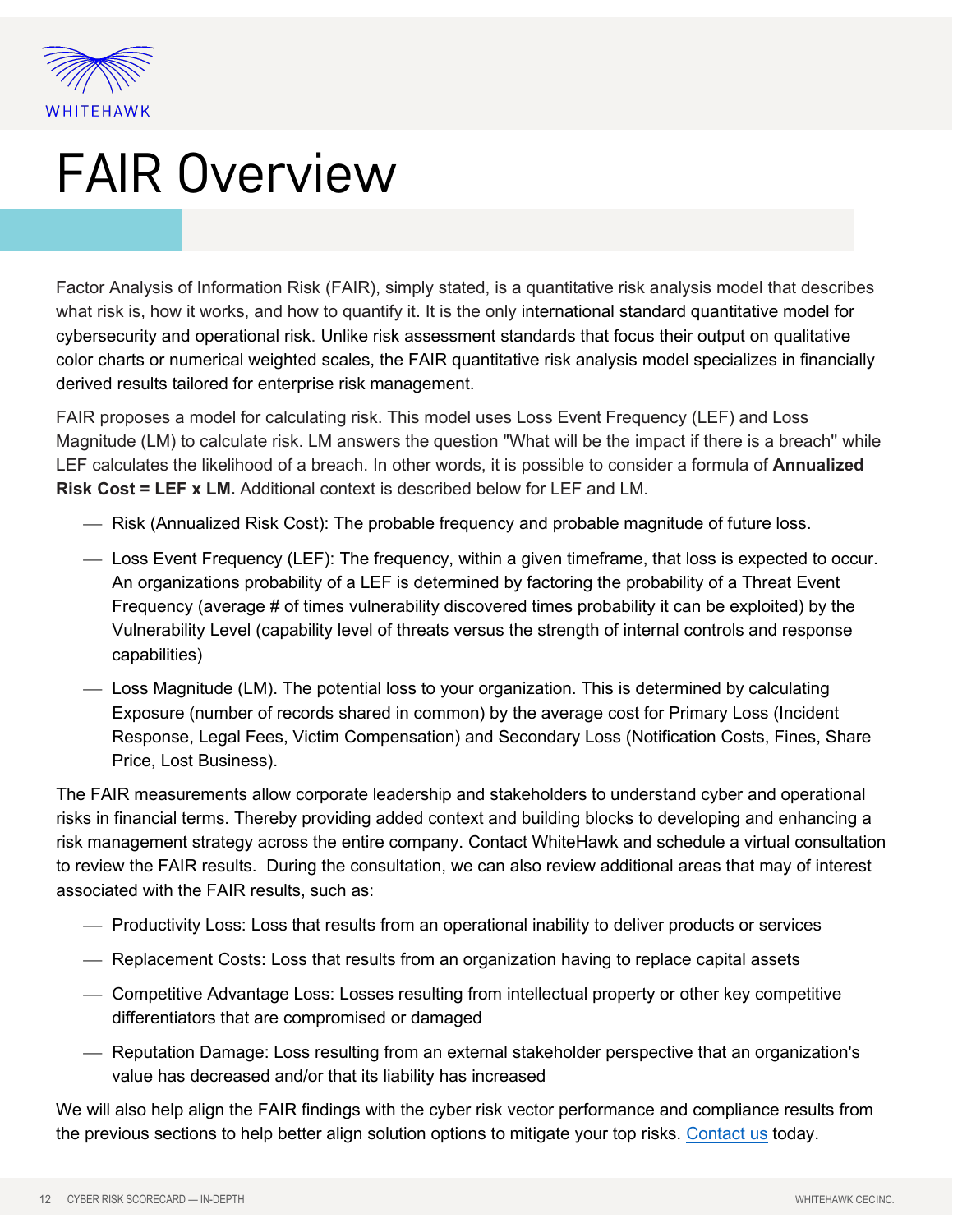

### FAIR Results Summary

Based on the data processed and results of the FAIR model calculations, the below summarizes your company's financial risk posture.

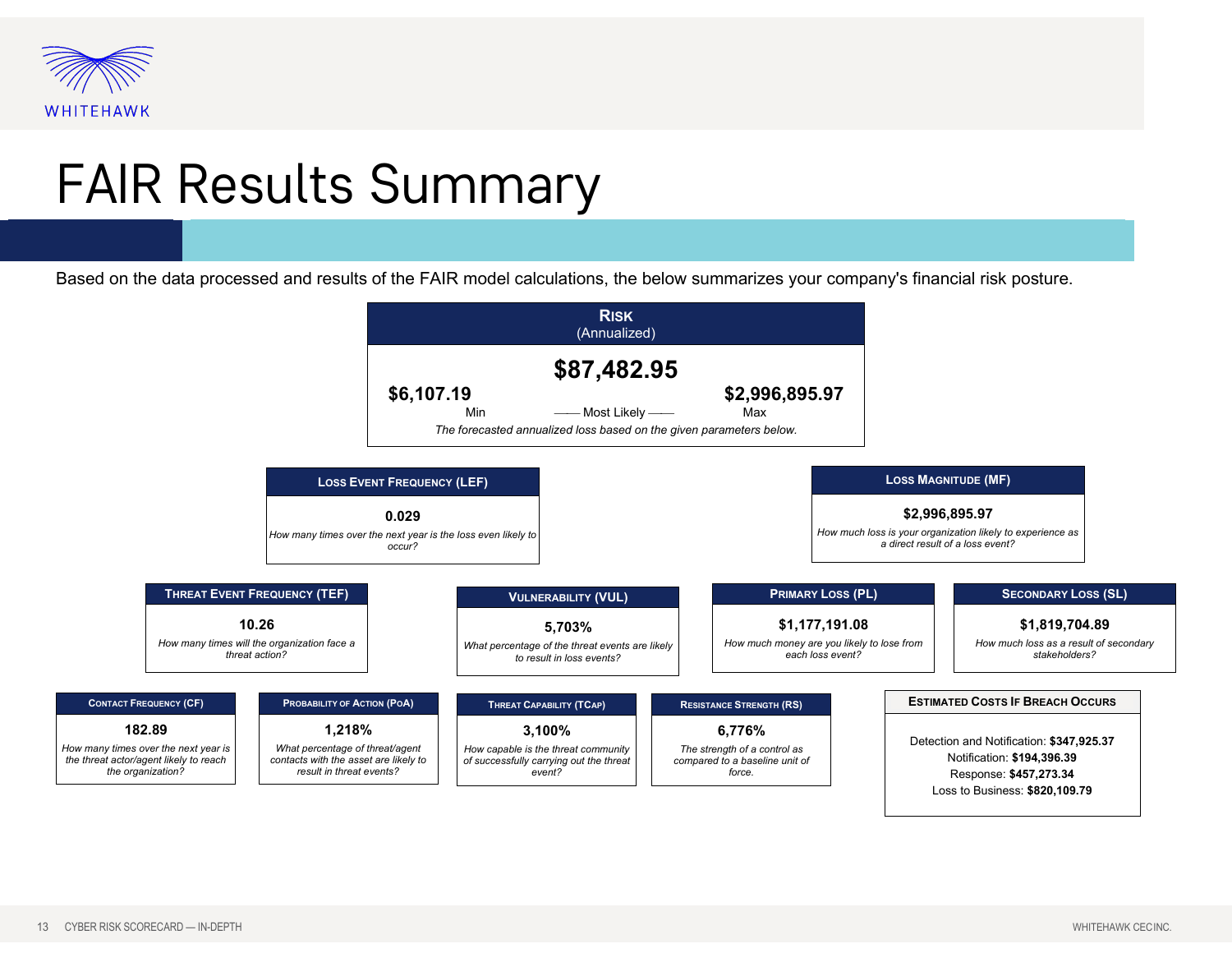

# Path to CMMC: Your Alignment

#### **What is CMMC?**

CMMC stands for Cybersecurity Maturity Model Certification, a cyber risk maturity framework for all companies and organizations to follow to smartly prevent and mitigate a breadth of risks from cybercrime, fraud, espionage, and disruption. The U.S. Department of Defense (DoD) has started to incorporate CMMC certification into the Defense Federal Acquisition Regulation Supplement (DFARS) and use it as a standing requirement for contract award beginning in 2020. CMMC is based upon five maturity levels that range from "Basic Cybersecurity Hygiene" to "Advanced/Progressive."

#### **Official Background Information:**

- [Home Page: Office of the Under Secretary of Defense for Acquisition & Sustainment Cybersecurity](https://www.acq.osd.mil/cmmc/draft.html)  [Maturity Model Certification](https://www.acq.osd.mil/cmmc/draft.html)
- [CMMC V1.0 OSD Public Briefing Slides](https://www.acq.osd.mil/cmmc/docs/CMMC_v1.0_Public_Briefing_20200131_v2.pdf)
- [CMMC V1.02 Official Document PDF](https://www.acq.osd.mil/cmmc/docs/CMMC_ModelMain_V1.02_20200318.pdf)

#### **Who Needs CMMC?**

CMMC is starting to be leveraged to assess and enhance the cybersecurity posture of the Defense Industrial Base (DIB) and, eventually, all Federal contractors. The CMMC is intended to serve as a verification mechanism to ensure appropriate levels of cybersecurity practices and processes are in place to ensure basic cyber hygiene. The CMMC approach also attempts to protect controlled unclassified information (CUI) in the DoD's industry partners' networks.

#### **What is WhiteHawk's "Path to CMMC" and Your Alignment?**

WhiteHawk's maturity models were initially built upon the Center for Internet Security (CIS) Framework, which maps to the NIST Framework and is meaningful down to the small and midsize business levels. Using WhiteHawk's online maturity models, we have mapped the CIS Framework to CMMC. By aligning multiple frameworks, WhiteHawk can deliver an easy-to-understand and documented path to CMMC compliance.

#### **What Level Does My Company Need to Achieve?**

CMMC Levels are mapped to the work your company does. DoD expects the majority of subcontractors to prime DoD contractors to be at Levels 1 and 2. An organization that handles CUI will need to achieve Level 3 and above.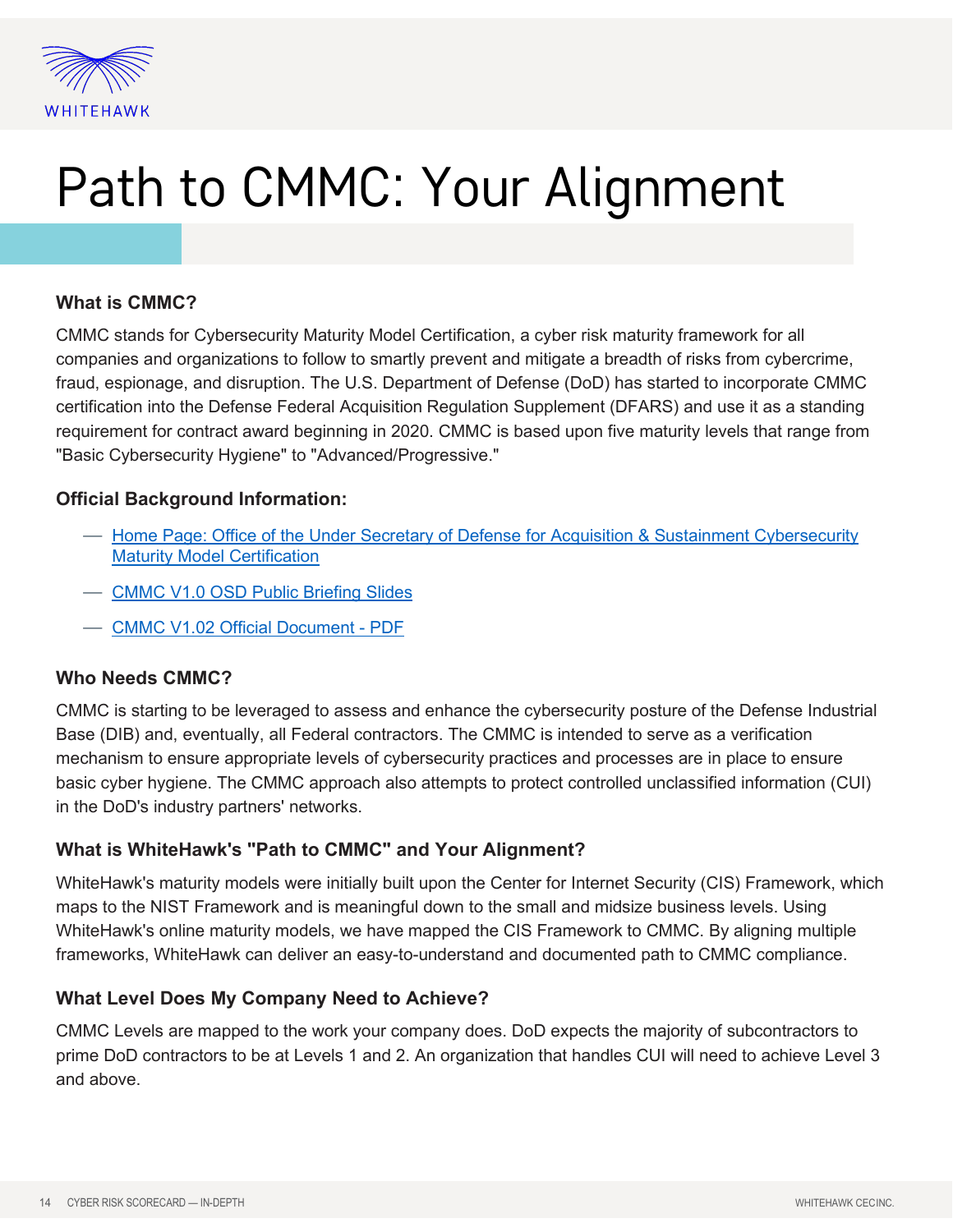

#### **Your Mapping to CMMC**

WhiteHawk helps you map to CMMC categories and controls to the CMMC maturity levels. CMMC's five different certification levels reflect the maturity and reliability of a government contractor's cybersecurity infrastructure to protect sensitive and high-level government information. The five levels (L1 – L5) build upon each other's technical requirements with the next level, including the previous level requirements. See the visual below to better understand where each CIS control maps to these new standards.

|                                             |                            | <b>Maturity Levels</b> |                               |                |     |
|---------------------------------------------|----------------------------|------------------------|-------------------------------|----------------|-----|
| <b>CMMC Category</b>                        | L1                         | L <sub>2</sub>         | L3                            | L <sub>4</sub> | L5  |
| <b>Access Control</b>                       |                            |                        |                               |                |     |
| Asset Management                            | n/a                        | n/a                    |                               |                | n/a |
| <b>Audit and Accountability</b>             | n/a                        |                        |                               |                |     |
| <b>Awareness and Training</b>               | n/a                        |                        |                               |                | n/a |
| <b>Configuration Management</b>             | n/a                        |                        |                               |                |     |
| Identification and Authentication           | $\bullet$                  |                        |                               | n/a            | n/a |
| Incident Response                           | n/a                        |                        |                               |                |     |
| Maintenance                                 | n/a                        |                        |                               | n/a            | n/a |
| <b>Media Protection</b>                     |                            |                        |                               | n/a            | n/a |
| <b>Personnel Security</b>                   | n/a                        |                        | n/a                           | n/a            | n/a |
| <b>Physical Protection</b>                  | $\bullet$                  |                        |                               | n/a            | n/a |
| Recovery                                    | n/a                        |                        |                               | n/a            |     |
| <b>Risk Management</b>                      | n/a                        | O                      | O                             | O              |     |
| <b>Security Assessment</b>                  | n/a                        | $\bullet$              |                               |                | n/a |
| <b>Situational Awareness</b>                | n/a                        | n/a                    |                               |                | n/a |
| <b>System and Communications Protection</b> |                            |                        | O                             |                | C   |
| System and Information Integrity            |                            |                        | n/a                           |                |     |
| • Meets or Exceeds All Expectations.        | • Meets Some Expectations. |                        | • Has Significant Shortfalls. |                |     |

'n/a ' *Category does not have required controls at this level.*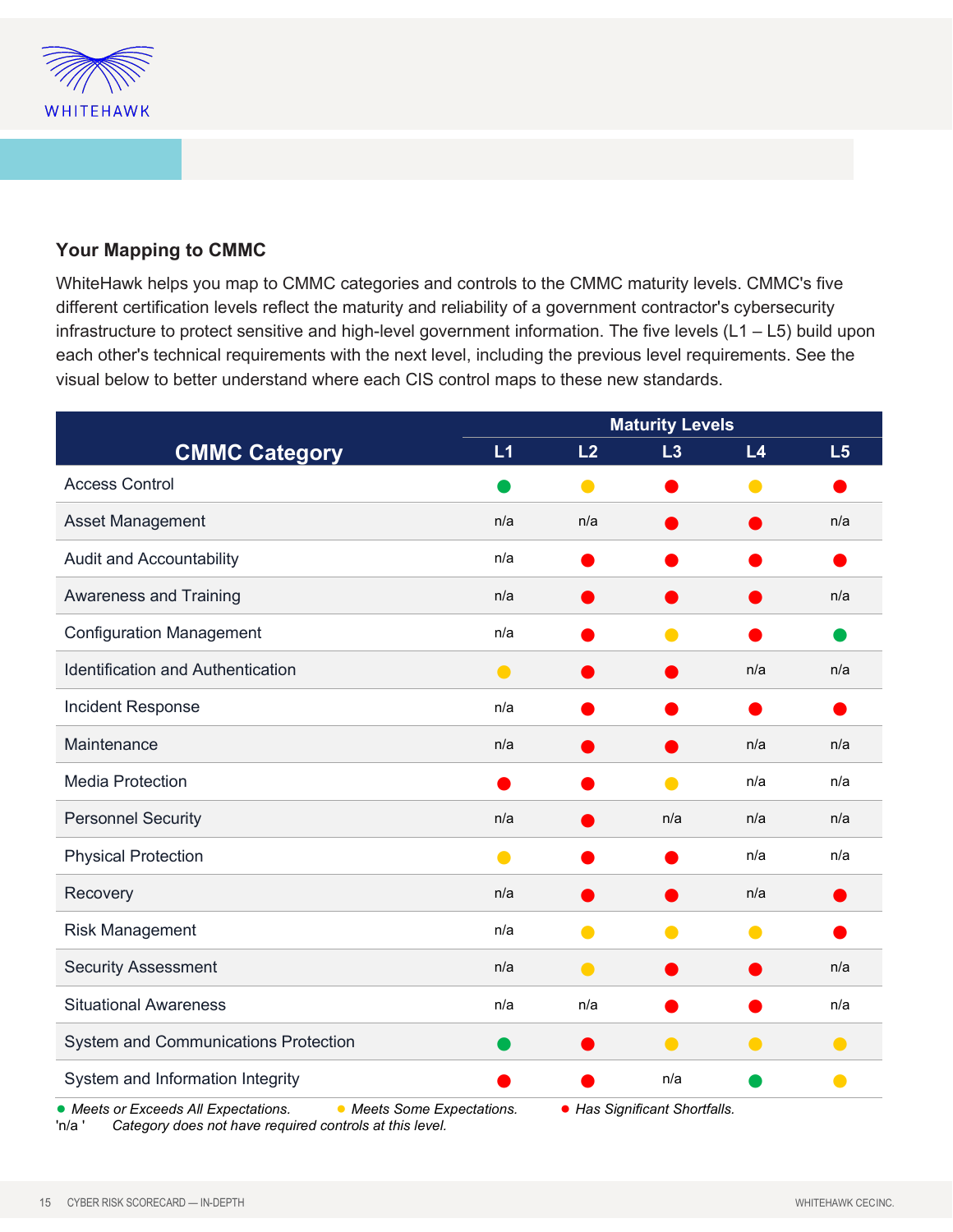

### Recommendations

WhiteHawk Cyber Analysts analyzed the security rating and risk vector performance results and recommends the following tailored solution options to prevent and mitigate online crime and fraud, thereby improving your company's overall cybersecurity posture. We base the solution options on externally available information about cyber resilience gaps. Internal processes and IT solutions currently in place may impact company actions. WhiteHawk presents this information to identify areas of focus for further investigation and potential action. Please go to [www.whitehawk.com](http://www.whitehawk.com/) to schedule an appointment with one of our Cyber Analysts to further refine, prioritize, and take smart actions to mitigate your leading cyber risks.

#### **Top 3 Areas of Focus**

Understanding and addressing cyber risks to your revenue, reputation, and operations can be overwhelming to most businesses and organizations today. WhiteHawk has taken your cyber risk rating results and performed additional analysis to present a prioritized list of affordable and impactful solution options for you to consider as a starting point. Today and into the future, online crime and fraud prevention and protecting your company's and customers' sensitive information is an ongoing business need requiring an active and ongoing maturity approach. Take smart action now, starting with the following focus areas based on the perceived risks derived from the risk rating and risk vector assessment:

#### **Focus Area 1**: **Application Security**

Your company is not implementing standard best practices for securing its application security program resulting in a significant risk of incident occurrence. Check your encryption on web applications that require authentication or host sensitive information. Be sure to detect and block excessive login/submission attempts, avoid mixing HTTP and HTTPS contents that are susceptible to Man-inthe-Middle attacks, and consider applying security headers to your web applications.

#### **Focus Area 2**: **Compromised Systems**

Your company is doing well but has some shortfalls with slight risk of an incident occurrence. If possible, avoid using shared servers/IP's with other domains.

#### **Focus Area 3**: **Communications Encryption**

Your company is performing well but has some shortfalls in its encryption standards. Upgrade to stronger protocols such as TLS 1.2.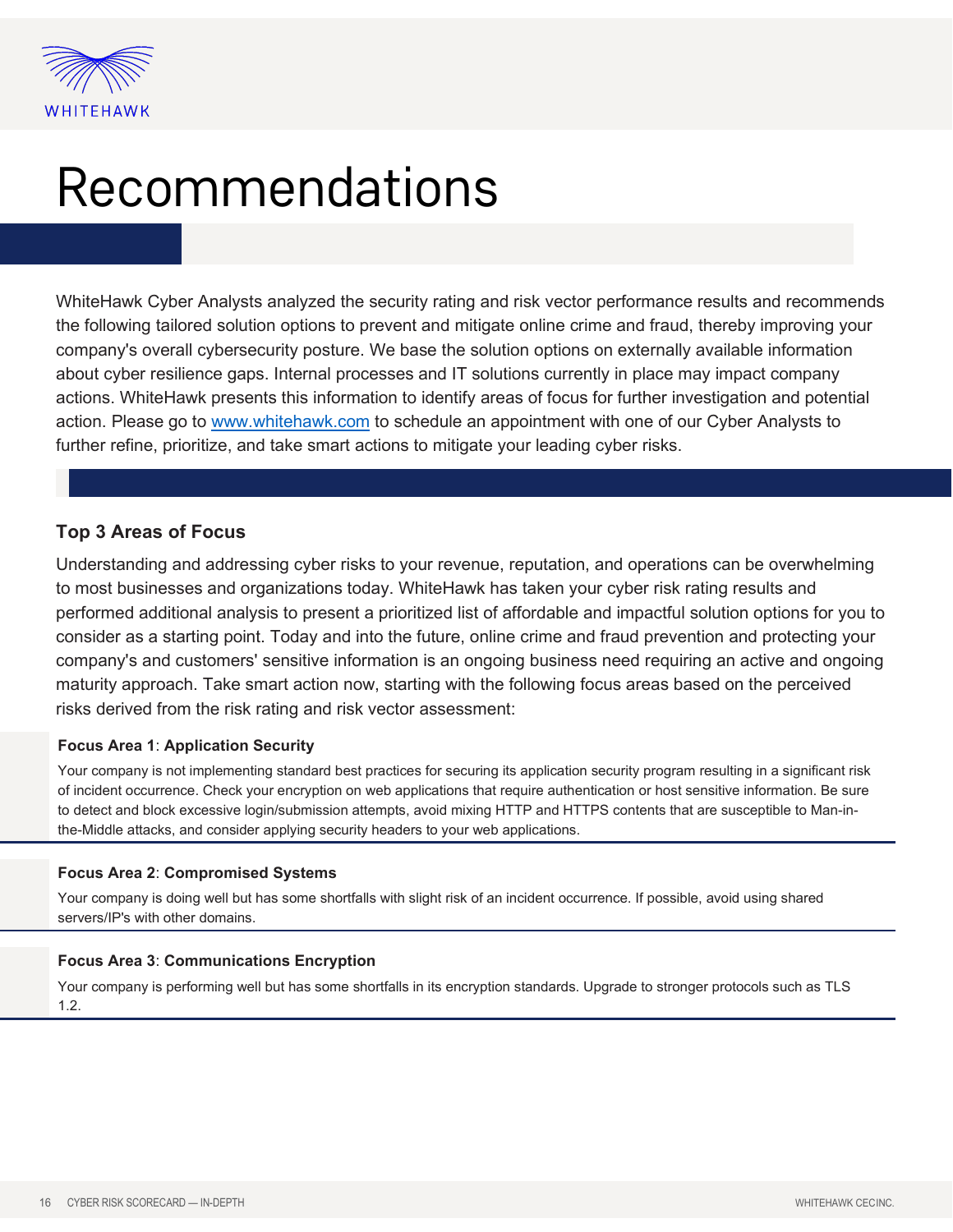

#### **Solution Options**

In alignment with the above focus areas, WhiteHawk presents three bundled solution options for your company's consideration. Please schedule a quick call with one of our Cyber Analysts to refine and select the best options for your needs and business priorities. This process starts your cybersecurity maturity journey in context to your company's current IT implementation processes and implementations.

WhiteHawk presents three solution options with alternatives for each category for your consideration.

The Essential Bundle supplies the **essential** cybersecurity products that fit your company's immediate cyber risk needs based on the Cyber Threat Readiness Questionnaire results and cyber risk rating. This bundle represents the minimum your company needs to be doing to **prevent or mitigate the most common cybercrime and fraud events**.

### ESSENTIAL BUNDLE

# BALANCED BUNDLE

The Balanced Bundle offers cybersecurity products and services representing the **standard best practices for your company's online operations.** This bundle consists of key solution options for your business to address your priority cyber risks.

The Premier Bundle provides a **top-ofthe-line maturity level** for cybersecurity products. This bundle achieves the level of cyber maturity that your company should be **striving towards to address a wide range of cybercrime and fraud vectors threatening your revenue, customers, and reputation.**

### PREMIER BUNDLE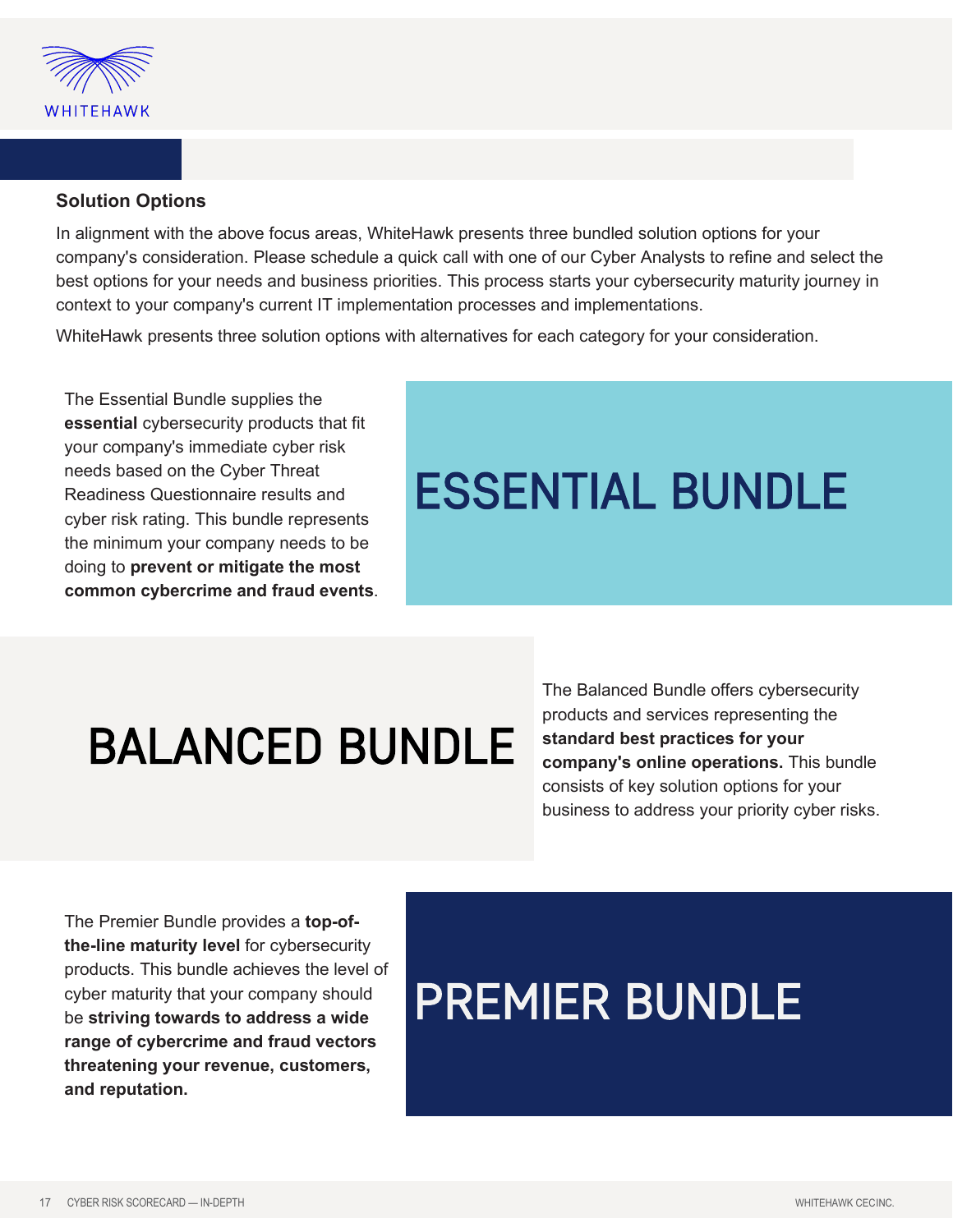

#### ESSENTIAL BUNDLE

| <b>Application Security</b>                                                                                                                                                                                                                                                                                                                                                                                                                                                                                                                                     |           |                                                                                                                                                                                                                                                                                                                                                  |  |  |  |
|-----------------------------------------------------------------------------------------------------------------------------------------------------------------------------------------------------------------------------------------------------------------------------------------------------------------------------------------------------------------------------------------------------------------------------------------------------------------------------------------------------------------------------------------------------------------|-----------|--------------------------------------------------------------------------------------------------------------------------------------------------------------------------------------------------------------------------------------------------------------------------------------------------------------------------------------------------|--|--|--|
| Flexera Software - FlexNet Manager for<br><b>Engineering Applications</b>                                                                                                                                                                                                                                                                                                                                                                                                                                                                                       |           | Flexera Software — AdminStudio Suite                                                                                                                                                                                                                                                                                                             |  |  |  |
| FlexNet Manager for Engineering Applications helps<br>improve engineering and design professionals'<br>productivity, optimize software spend, accurately<br>forecast usage, and negotiate vendor contracts. It tracks<br>license usage, simplifies and centralizes license server<br>administration for thousands of FlexEnabled and other<br>concurrently licensed applications including<br>AutoCAD®, MATLAB®, IBM® Rational®,<br>CATIA®, and Petrel to automatically report on software<br>usage and license denials, and maximize utilization of<br>assets. | <b>or</b> | Ensure Consistent and Reliable Application<br>Deployment. AdminStudio Suite powers an enterprise's<br>daily Application Readiness process for inventory,<br>rationalization, packaging, planning, and compatibility<br>testing of physical, virtual, and mobile applications,<br>ensuring faster service delivery and predictable<br>deployment. |  |  |  |
| <b>Access Control</b>                                                                                                                                                                                                                                                                                                                                                                                                                                                                                                                                           |           |                                                                                                                                                                                                                                                                                                                                                  |  |  |  |
| Micro Focus Software Inc — Identity                                                                                                                                                                                                                                                                                                                                                                                                                                                                                                                             |           |                                                                                                                                                                                                                                                                                                                                                  |  |  |  |

› Focus Software Inc. — Identity Micro Poddo Schward III. Rechtley Mimecast — Email Signature Management<br>Administration 12 Month

Identity Governance is a comprehensive identity governance solution that provides a business-friendly interface built on a common governance model that spans all of your business processes relating to identity, access and certification. Demonstrate compliance and be confident your access recertification campaigns are done right using Identity Governance.

With Mimecast Email Signature and Disclaimer Management, administrators can control email branding, signatures and disclaimers from a single

*or* console complete with an image library and templates. Personalized content can be quickly added using Active Directory variables such as phone numbers and office locations, easing centralized management.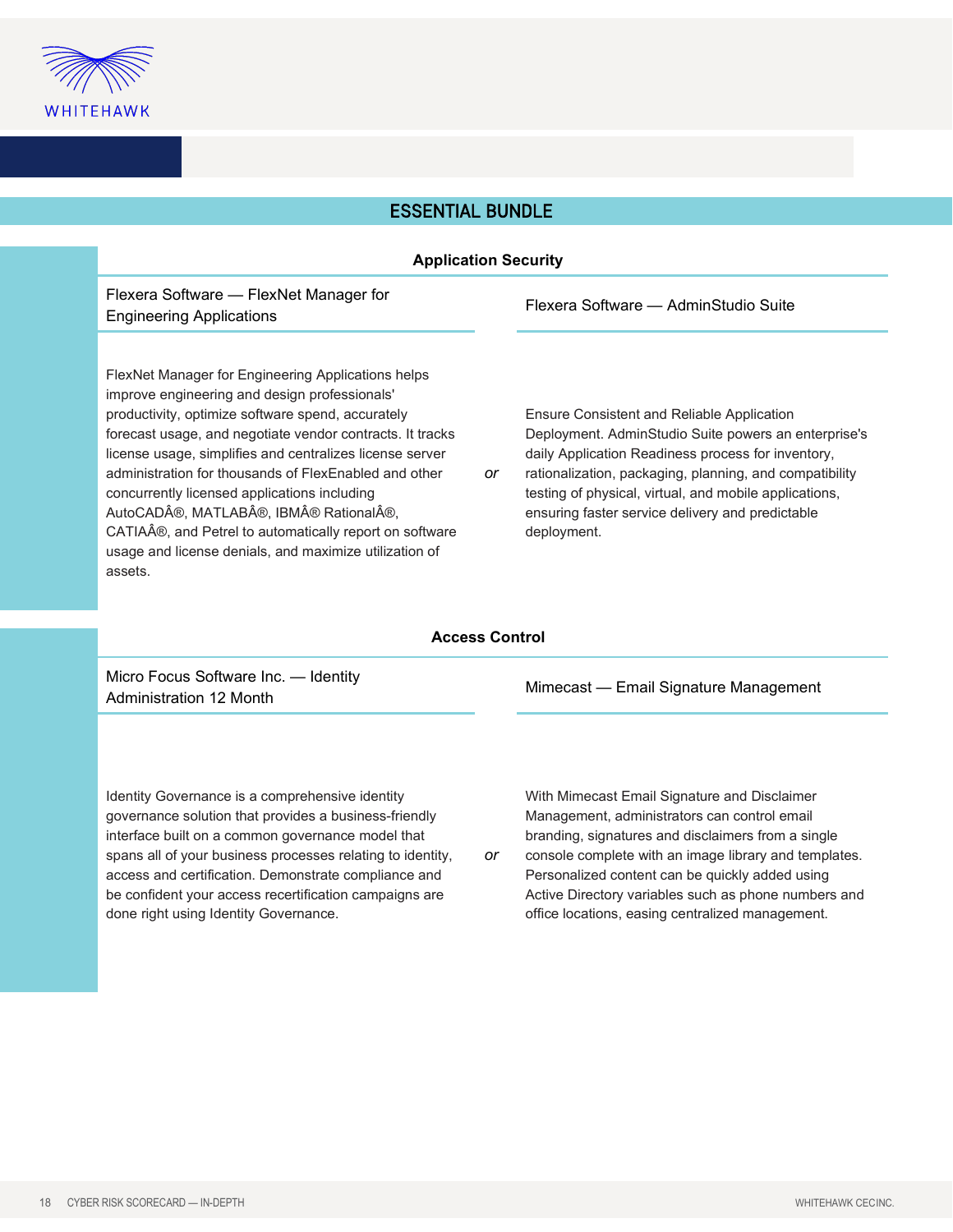

#### BALANCED BUNDLE

#### **Incident Response**

Monitor Redefine visibility into your assets and devices. ClearNetwork integrates with your technology stack, providing 24/7 monitoring with real-time detection and reporting. Track and report user actions automatically. Our team does the work of discovering and securing your network assets so you don't have to. Review comprehensive alert logs in real-time. Our team categorizes alerts by severity so you can see the status of your network at any<br>moment. Analyze Streamline security eve Streamline security event. investigation. We turn the complex, time-consuming task of event analysis into a readymade service

#### ClearNetwork Services — SOC-As-A-Service WireX Systems — WireX Systems NDR Platform

We deliver comprehensive security intelligence in actual human readable form so you can save effort and time when validating alerts and responding to security incidents. Automate and Accelerate Your Incident Response with intelligence from network payloads that goes well beyond traditional logs. Powerful central hub to streamline the entire investigation and response processes and to accelerate knowledge sharing across team members. The framework includes integration points with the various SIEM vendors to import tickets details (as well as export them back at the end of the process)

#### **Network Intrusion Detection System**

*or*

#### Juniper Networks — SRX Series Services Gateways CRA Cenes Cervices<br>Gateways Gateways

ntrusion detection is the process of monitoring the events occurring in your network and analyzing them for signs of possible incidents, violations, or imminent threats to your security policies. Intrusion prevention is the process of performing intrusion detection and then stopping the detected incidents. These security measures are available as intrusion detection systems (IDS) and intrusion prevention systems (IPS), which become part of your network to detect and stop potential incidents.

Sophos UTM provides the ultimate network security package with everything you need in a single modular appliance. It simplifies your IT security without the complexity of multiple point solutions. The intuitive interface will help you quickly create policies to control security risks. And clear, detailed reports will give you the insight you need to improve your network performance and protection.

#### **Malware Analysis**

*or*

*or*

Deep Discovery Analyzer extends the value of existing security investments from Trend Micro and thirdparties (through a web services API) by providing custom sandboxing and advanced analysis. It can also provide expanded sandboxing capabilities to other Trend Micro products. Suspicious objects can be sent to the Analyzer sandbox for advanced analysis using multiple detection methods. If a threat is discovered, security solutions can be updated automatically.

#### Trend Micro — Deep Discovery Analyzer Symantec — Blue Coat Malware Analysis Appliance

The Blue Coat Malware Analysis Appliance is a key component of Blue Coat's Advanced Threat Protection solution, providing actionable intelligence that combines static, dynamic, and reputational analysis techniques. Integrated with the Blue Coat Content Analysis System or the Blue Coat Security Analytics Platform with ThreatBLADES, it provides a highly scalable solution for detecting and analyzing unknown, advanced, and targeted malware.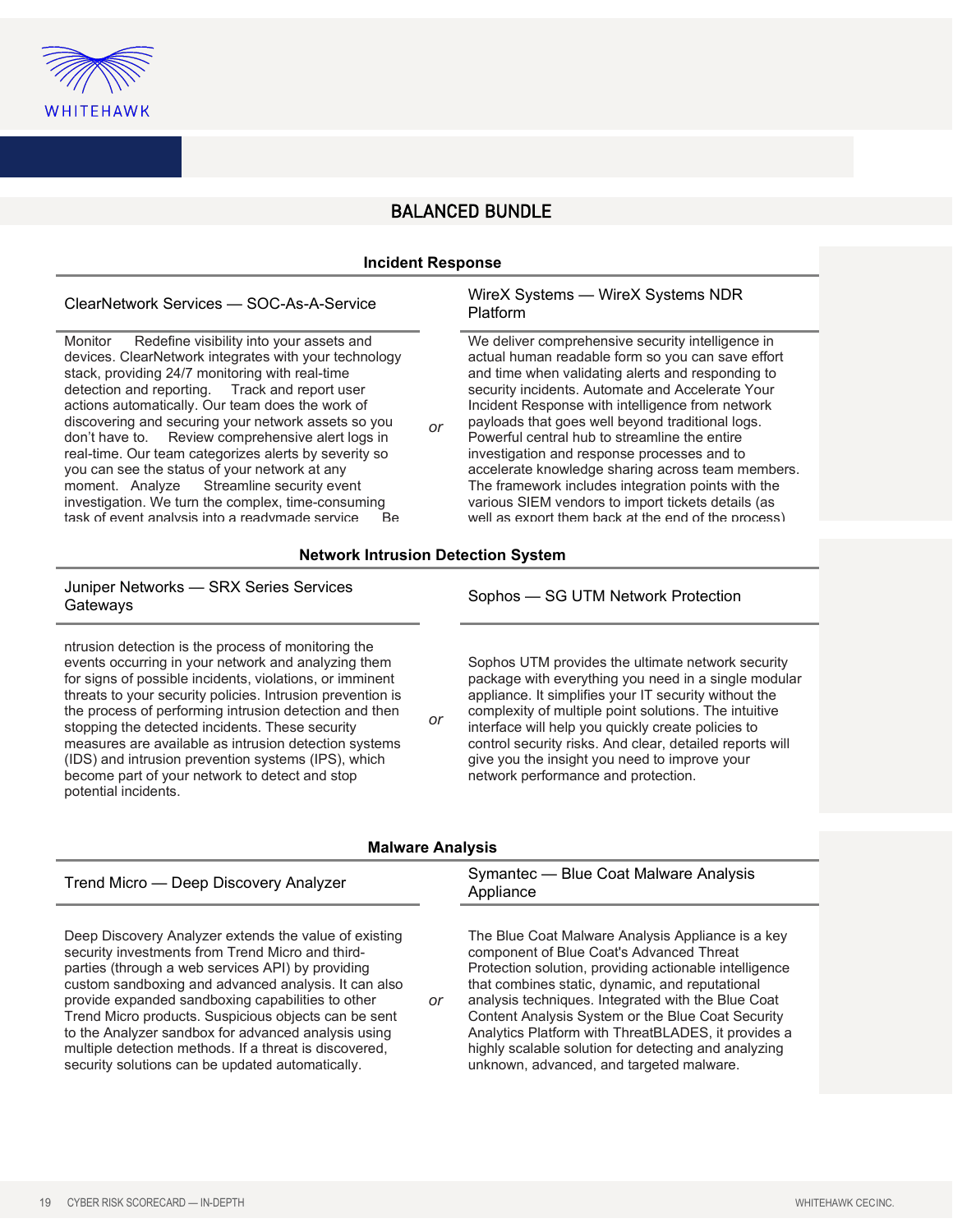

### PREMIER BUNDLE

| <b>Security Network Engineering</b>                                                                                                                                                                                                                                                                                                                                                                                                                                             |    |                                                                                                                                                                                                                                           |  |  |  |
|---------------------------------------------------------------------------------------------------------------------------------------------------------------------------------------------------------------------------------------------------------------------------------------------------------------------------------------------------------------------------------------------------------------------------------------------------------------------------------|----|-------------------------------------------------------------------------------------------------------------------------------------------------------------------------------------------------------------------------------------------|--|--|--|
| Trend Micro - Trend Micro 24/7 Support                                                                                                                                                                                                                                                                                                                                                                                                                                          |    | Flexera Software - FlexNet Normalized<br><b>Inventory for Clients</b>                                                                                                                                                                     |  |  |  |
| Take advantage of our superior support services to keep<br>your security strong, minimize threats, and free up your<br>valuable IT resources for other critical functions. How do<br>we know our support is best? We're Trend Micro â€"<br>100% security, 100% focused, 100% of the time. We're<br>global SECURITY experts and completely dedicated to<br>helping your organization exchange digital information<br>safely.<br><b>Security Information and Event Management</b> | or | FlexNet Normalized Inventory for Clients enables<br>enterprises to gain visibility and control of their IT<br>estate by providing a comprehensive inventory of<br>deployed desktop and laptop hardware and associated<br>software assets. |  |  |  |
|                                                                                                                                                                                                                                                                                                                                                                                                                                                                                 |    |                                                                                                                                                                                                                                           |  |  |  |
| Micro Focus Software Inc. - Sentinel Enterprise                                                                                                                                                                                                                                                                                                                                                                                                                                 |    | Fortinet - FortiAnalyzer                                                                                                                                                                                                                  |  |  |  |
| Here's a security solution that isn't as complex as the<br>problem. Sentinel® is a full-featured Security                                                                                                                                                                                                                                                                                                                                                                       |    | FortiAnalyzer platforms integrate network logging,                                                                                                                                                                                        |  |  |  |

*or*

Information and Event Management (SIEM) solution that simplifies the deployment, management and day-to-day use of SIEM, readily adapts to dynamic enterprise environments and delivers the true "actionable intelligence" security professionals need to quickly understand their threat posture and prioritize response.

analytics, and reporting into a single system, delivering increased knowledge of security events throughout

your network. The FortiAnalyzer family minimizes the effort required to monitor and maintain acceptable use policies, as well as identify attack patterns to help you fine tune your policies.

#### — *Premier Bundle Solution Options Continued on Next Page* —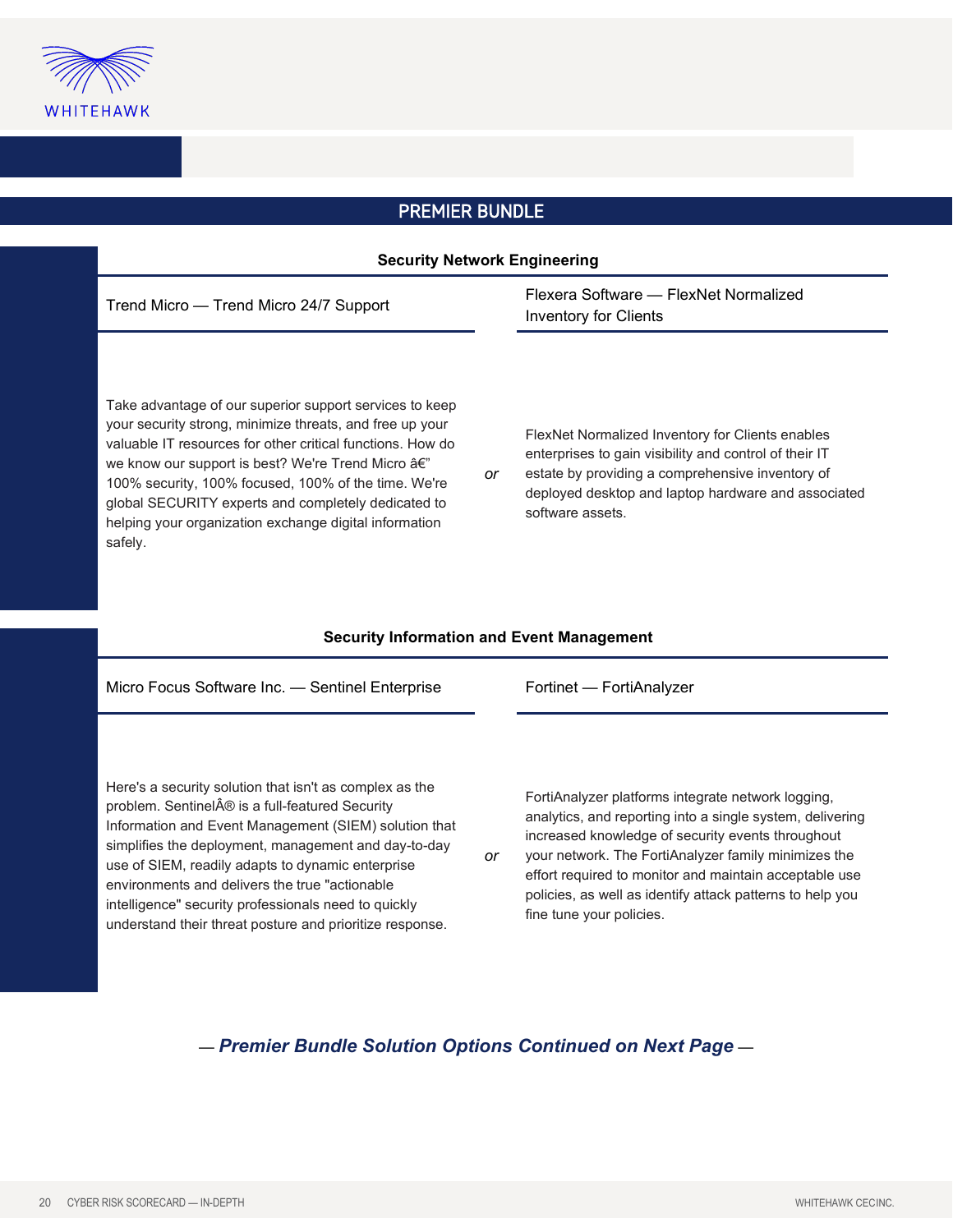

### PREMIER BUNDLE - CONTINUED

| <b>Managed Security Services</b>                                                                                                                                                                                                                                                                                                                                                                                            |    |                                                                                                                                                                                                                                                                                                                                  |  |  |  |  |
|-----------------------------------------------------------------------------------------------------------------------------------------------------------------------------------------------------------------------------------------------------------------------------------------------------------------------------------------------------------------------------------------------------------------------------|----|----------------------------------------------------------------------------------------------------------------------------------------------------------------------------------------------------------------------------------------------------------------------------------------------------------------------------------|--|--|--|--|
| Cyber BDA - Cyber Sales Force TRAINING                                                                                                                                                                                                                                                                                                                                                                                      |    | Rendition Infosec - Rendition Infosec - Red<br><b>Team Assessment</b>                                                                                                                                                                                                                                                            |  |  |  |  |
| Our sales-focused TRAINING services offers added<br>value to your client and partner network. This service<br>empowers your team with knowledge of how your cyber<br>products and services are applied to Federal<br>government customer requirements. As an example, we<br>tailor our introductory class to focus on cyber.                                                                                                | or | Offensive services include: Custom crafted phishing<br>campaigns that target specific business<br>functions, Network and Web Application vulnerability<br>assessment and exploitation to help establish<br>baselines, Mobile, Wireless, and IoT exploitation, 3rd<br>Party provider assessments, Physical penetration<br>testing |  |  |  |  |
| <b>Compliance Reporting</b>                                                                                                                                                                                                                                                                                                                                                                                                 |    |                                                                                                                                                                                                                                                                                                                                  |  |  |  |  |
| Micro Focus Software Inc. - Aegis Adapter for<br>AppManager                                                                                                                                                                                                                                                                                                                                                                 |    | Vendor Risk Management - Vendor Risk<br>Management                                                                                                                                                                                                                                                                               |  |  |  |  |
| Aegis® is an IT Process Automation (ITPA) platform<br>that enables you to define, automate, measure and<br>improve routine IT tasks and processes. With Aegis, you<br>can improve efficiency through reduced manual labor,<br>reduce service delivery time through self-service and<br>automation, demonstrate compliance with enforcement<br>and automated records Improve service consistency by<br>reducing human error. | or | Powerful automation and analytics platform to manage,<br>monitor, and mitigate vendor risks.                                                                                                                                                                                                                                     |  |  |  |  |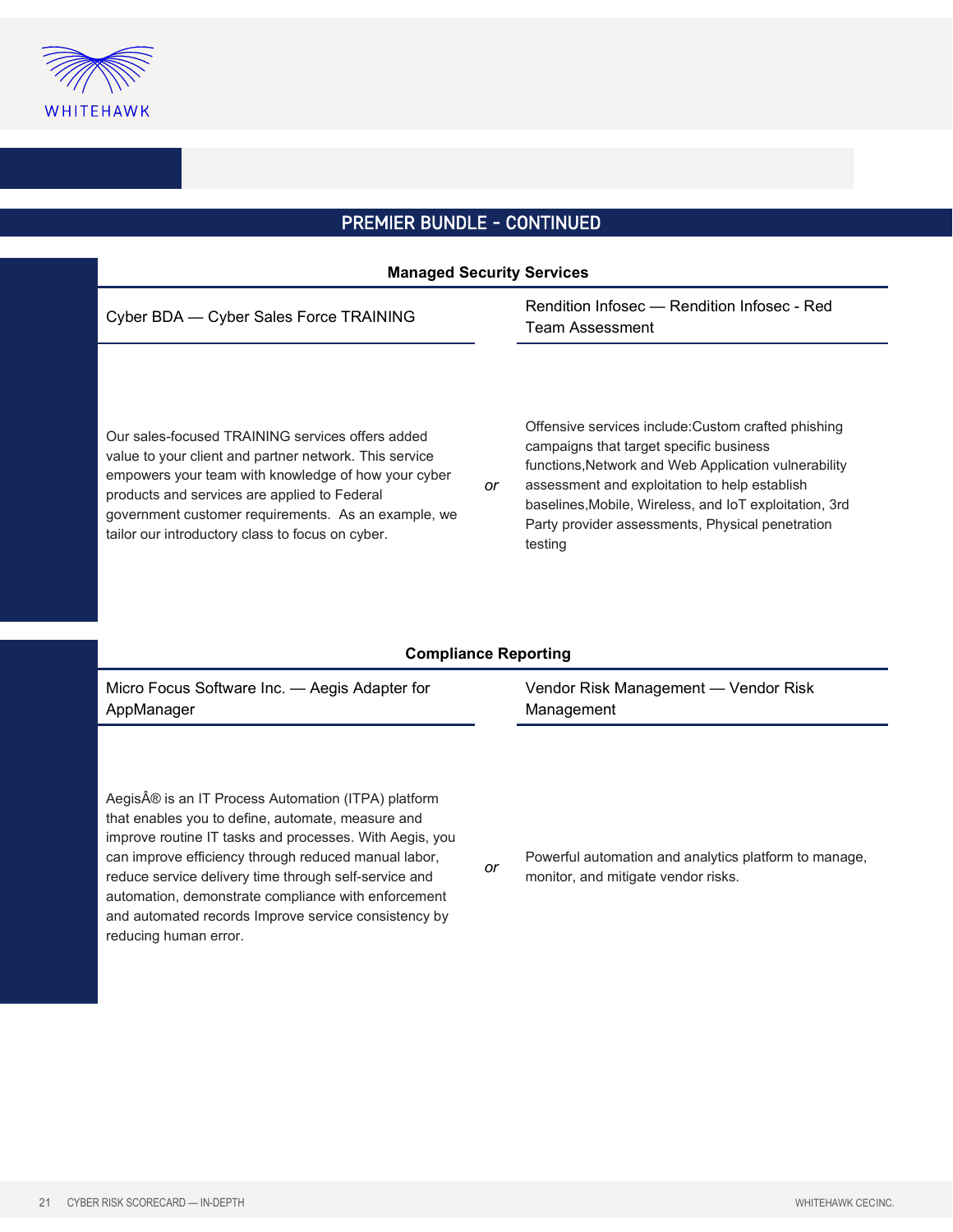

### About Us



WhiteHawk, Inc., is the first online Cybersecurity Exchange based on a platform architecture that is Artificial Intelligence (AI)-driven, with a focus on identifying, prioritizing, and mitigating cyber risks for businesses of all sizes. WhiteHawk continually vets and assesses risk-focused technologies, methodologies, and solutions that are impactful, affordable, and scalable to stay up to date on current cyber threat vectors to businesses, organizations, family offices, and individuals. We have an online approach to determining your key cyber risks through a Cyber Threat Readiness Questionnaire, and as appropriate, a cyber risk assessment. Using this information, we match tailored risk mitigation solution options to companies and organizations based on current threat trends across key sectors. Our Cyber Consultants on staff help build a tailored cyber maturity plan customized to meet your business or mission objectives.

For more information, visit [www.whitehawk.com.](http://www.whitehawk.com/)

**WhiteHawk CEC Inc.** Terry Roberts - Founder, President, & CEO [consultingservices@whitehawk.com](mailto:consultingservices@whitehawk.com)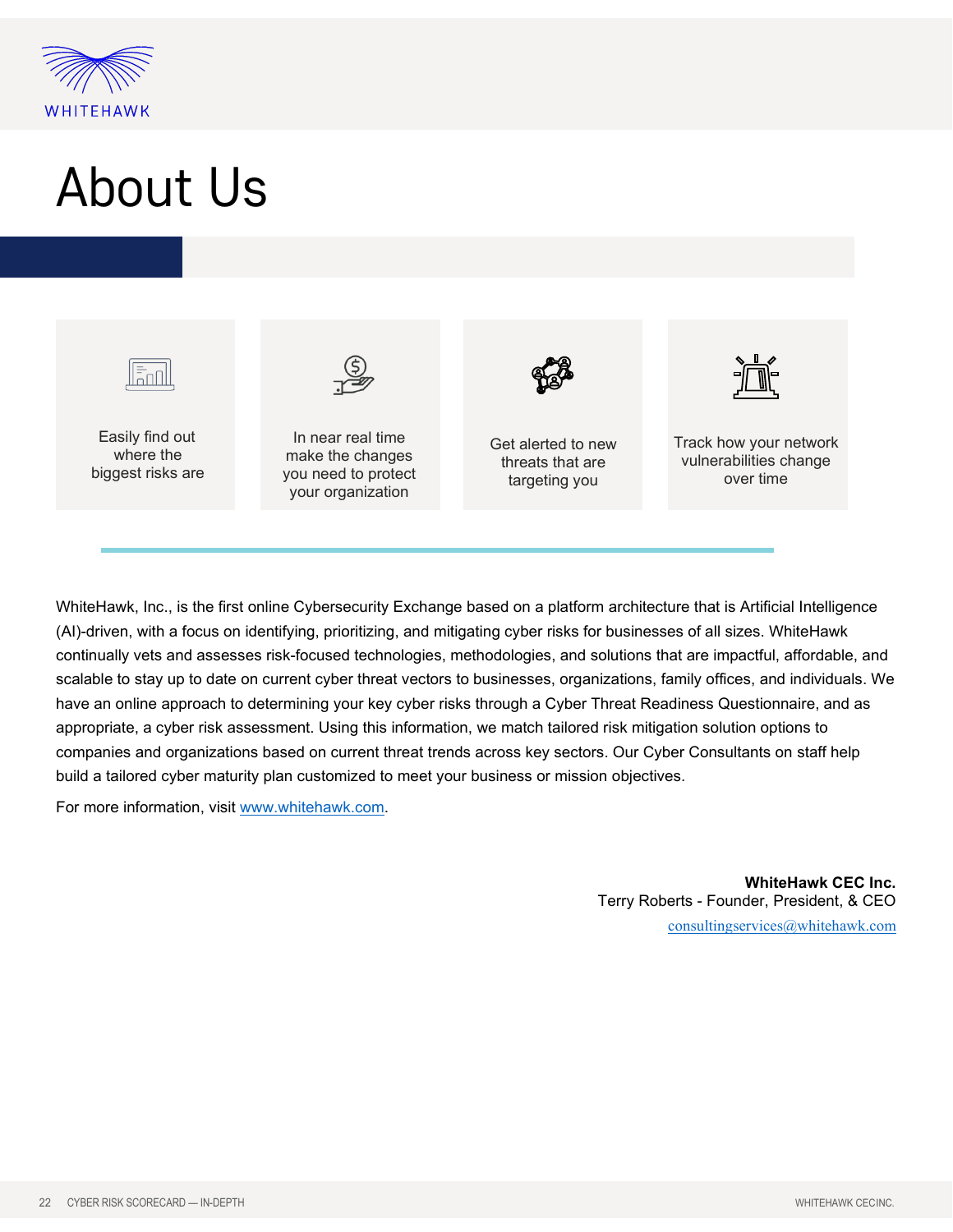

### Disclaimer for Cyber Risk Scorecard

The Cyber Risk Scorecard and its contents and use are expressly subject to the WhiteHawk Terms and Conditions contained at [https://www.whitehawk.com/terms-conditions.](https://www.whitehawk.com/terms-conditions) Acceptance of this Cyber Risk Scorecard, or use of any information contained herein, by any party receiving this Cyber Risk Scorecard (each "Recipient") shall constitute an acknowledgement and acceptance by such Recipient of, and agreement by such Recipient to also be bound by, the following:

Background: WhiteHawk's proprietary open analytic approach to understanding the cyber risk landscape globally, tracking threat vectors that impact each Public and Private Sector, and mapping to discoverable risk activity being experienced by a specific organization or company result in a current (and therefore dynamic) cyber risk profile based upon vetted and published risk standards and frameworks (including, but not limited to the Center for Internet Security [CIS]/National Institute of Standards and Technology [NIST]/Cybersecurity Maturity Model Certification [CMMC]). All identified risk data sets, impacting a specific company or organization with a uniquely registered internet domain address, are then prioritized, and mapped to key areas of focus and potential risk mitigation options, in a tailored and easy to understand and actionable Cyber Risk Scorecard.

(1) This Cyber Risk Scorecard was created by WhiteHawk CEC Inc. for the entity named herein (the "Company") and is based on publicly accessible information, not within the control of WhiteHawk. In preparing this Cyber Risk Scorecard, WhiteHawk has conducted cyber risk analytics that are assumed to be as complete and correct as an external assessment can be. In preparing this Cyber Risk Scorecard, the WhiteHawk platform and team leverages a broad set of publicly available cyber risk related data sets and cyber threat information regarding companies, organizations, vendors, and suppliers. When WhiteHawk is given permission to work directly with companies then additional Digital Footprint information can be voluntarily provided via the WhiteHawk online Cyber Threat Readiness Questionnaire and a virtual consult. This added information is then incorporated into an updated Cyber Risk Scorecard. As a result of the foregoing and the nature of Digital Age Risk, WhiteHawk stands behind the use of Its Cyber Risk Scorecard to prioritize discoverable risks and to make initial vetting decisions. Cyber risks, however, can only be conclusively validated by a Red Team or on-premises sensors or inspection. The information contained in this Cyber Risk Scorecard is a guideline based upon publicly available risk indicators and proven risk standards and best practices and is a sound basis for formulating an initial risk mitigation plan. Cyber risk and fraud can be smartly reduced but cannot be completely prevented nor eliminated.

(2) TO THE FULLEST EXTENT PERMITTED BY LAW, WHITEHAWK'S TOTAL LIABILITY, ON A CUMULATIVE AND AGGREGATE BASIS, TO THE COMPANY AND ALL RECIPIENTS AND OTHER PARTIES, RESULTING FROM WHITEHAWK'S ACTIONS IN RELATION TO THE CREATION AND DISSEMINATION OF THIS CYBER RISK SCORECARD, WILL BE LIMITED TO THE AMOUNT OF COMPENSATION ACTUALLY RECEIVED BY WHITEHAWK FROM THE COMPANY FOR THE CREATION OF THIS CYBER RISK SCORECARD.

IF ANY RECIPIENT IS NOT WILLING TO ACKNOWLEDGE AND ACCEPT, OR AGREE TO, THE TERMS SET FORTH ABOVE, IT MUST RETURN THIS CYBER RISK SCORECARD TO WHITEHAWK IMMEDIATELY WITHOUT MAKING ANY COPIES THEREOF, EXTRACTS THEREFROM OR USE (INCLUDING DISCLOSURE) THEREOF. A RECIPIENT'S FAILURE SO TO RETURN THIS CYBER RISK SCORECARD SHALL CONSTITUTE ITS ACKNOWLEDGEMENT AND ACCEPTANCE OF AND AGREEMENT TO THE TERMS SET FORTH ABOVE.